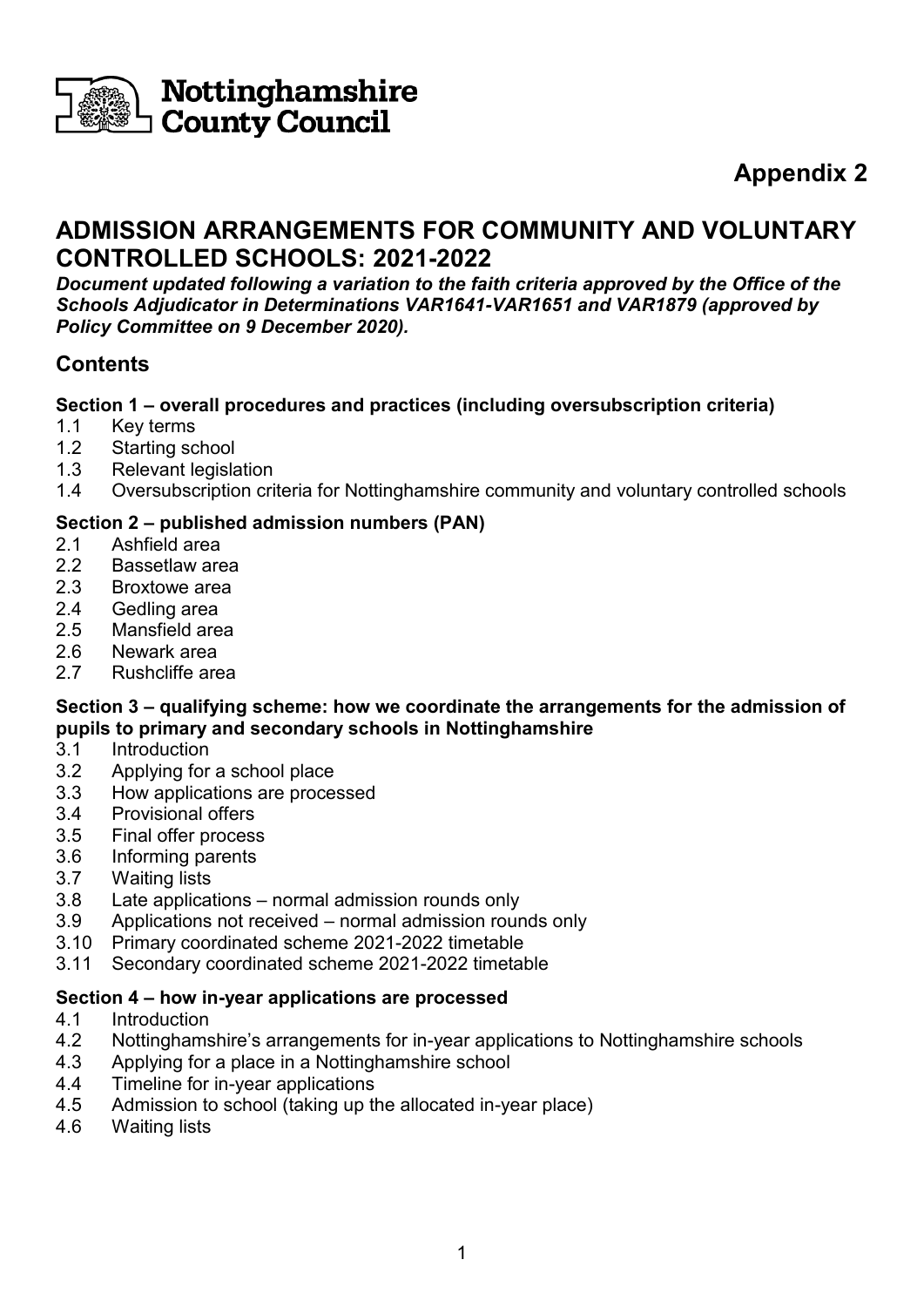# **Section 1 - overall procedures and practices (including oversubscription criteria)**

**The admission arrangements for a school must include information about how applications are considered when there are more applications than places available. In the normal admissions round, if a school is undersubscribed, any parent who applies must be offered a place.**

# **1.1 Key terms**

#### **Relevant area**

This is the area which the admission authority for the school must consult all other prescribed schools within that area about any proposed changes to its admission arrangements. The area is determined by the local authority and reviewed every two years.

Nottinghamshire County Council determined the relevant areas in 2019 to be coterminous with the administrative district in which the school or academy is located. That is, Ashfield, Bassetlaw, Broxtowe, Gedling, Mansfield, Newark, Rushcliffe. For schools that have a catchment area or linked school that extends into other district areas the relevant area also includes that area, and/or the neighbouring local authority. For schools giving priority for children living in a parish the relevant area also includes the parish area that the school serves if this crosses into more than one administrative district area and/or other local authority.

#### **Oversubscription criteria**

Where there are more applications than places available, the oversubscription criteria are used to decide the priority of applications for school places. The first criterion represents the group of children most likely to get a place at the school. The last criterion represents the group of children least likely to get a place.

Some community and voluntary controlled schools in Nottinghamshire have a variation to the standard oversubscription criteria.

The criteria for each Nottinghamshire community and voluntary controlled school are shown in the tables in paragraph 1.4.

#### **Education, health and care plan (EHCP)**

All children with an education, health and care plan that names the school will be admitted. These documents state the education provision required for an individual child.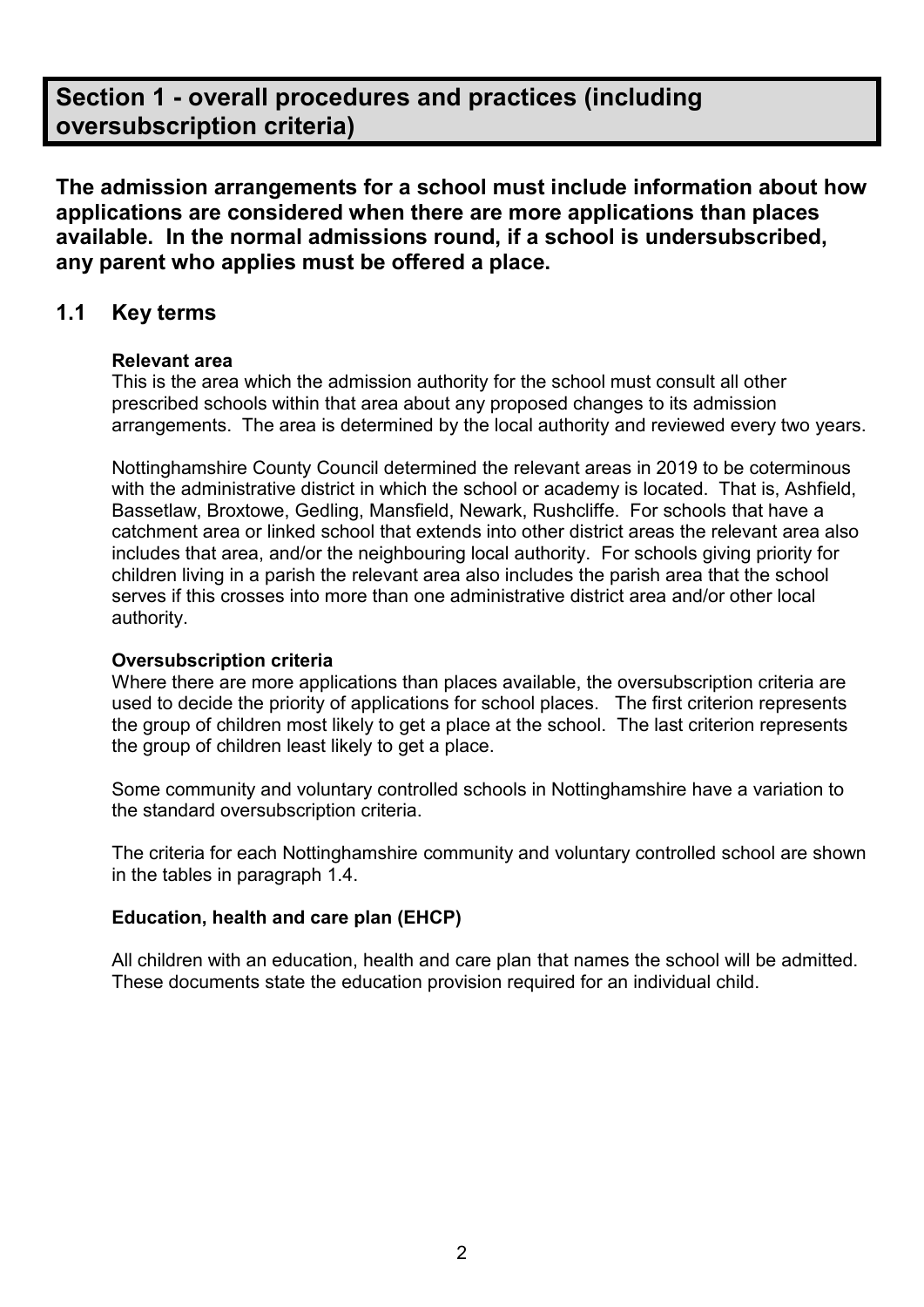#### **Looked after and previously looked after children**

The School Admissions Code 2014 states that all admission authorities must give highest priority to this group of children and provides the following definition:

*A looked after child is a child who is (a) in the care of a local authority, or (b) being provided with accommodation by a local authority in the exercise of their social services functions in accordance with section 22(1) of the Children Act 1989 at the time of making an application to a school.* 

*Previously looked after children are children who were looked after, but ceased to be so because they were adopted (or became subject to a child arrangements order or special guardianship order). Further references to previously looked after children means such children who were adopted (or subject to child arrangements orders or special guardianship orders) immediately following having been looked after. This includes:*

- *Children who were adopted under the Adoption Act 1976 and children who were adopted under section 46 of the Adoption and Children Act 2002.*
- *Child arrangements orders are defined in section 8 of the Children Act 1989, as amended by section 12 of the Children and Families Act 2014. Child arrangements orders replace residence orders and any residence order in force prior to 22 April 2014 is deemed to be a child arrangements order. Section 14A of the Children Act 1989 defines a 'special guardianship order' as an order appointing one or more individuals to be a child's special guardian (or special guardians).*

Second highest priority is given to

• *Children who were previously in state care outside of England and who ceased to be in state care as a result of being adopted (that is, children looked after by a public authority, religious organisation or another provider of care whose sole purpose is to benefit society, such as orphanages or other settings).*

#### **Special consideration**

Nottinghamshire County Council will consider applications for community and voluntary controlled schools where the application can be supported by written evidence from a doctor, social worker or other relevant professional stating why a particular school is the only school which could cater for the child's particular needs. The evidence must be presented at the time of application.

- For information provided before the closing date for intake applications, the appropriate designated officers will consider each case and decide the allocation of any such place on the basis of written evidence. Where it is agreed that a particular school is the only school that could meet a child's needs, the application will have priority following the allocation of looked after and previously looked after children.
- For information provided after the closing date and for all in-year applications, the appropriate designated officers will consider each case. If it is agreed that a particular school is the only school that could meet a child's needs, the application will have priority after looked after and previously looked after children. If the school is oversubscribed the application will have priority on the waiting list after the initial allocation of places.

Where a request for special consideration is not approved:

- For information provided before the closing date for intake applications, a decision will not be communicated and the application will be considered in line with the published admission oversubscription criteria.
- For information provided after the closing date and for all in-year applications, a decision based on the evidence provided will be communicated to the applicant.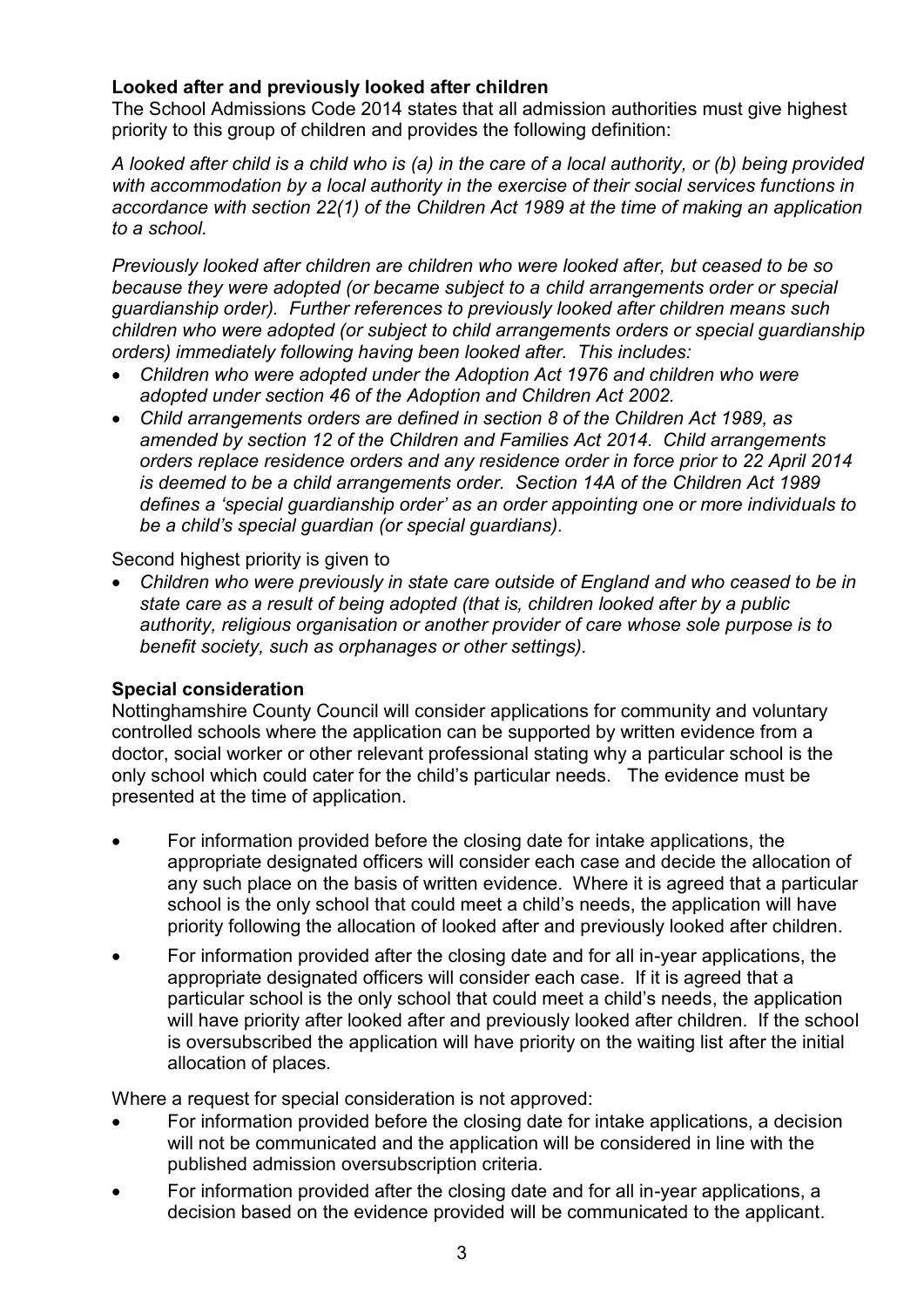#### **Home address**

The child's place of residence is taken to be the parental home, other than in the case of children fostered by a local authority, where either the parental address or that of a foster parent(s) may be used. If a child's parents live at separate addresses, the address where the child permanently spends at least three 'school' nights (that is, Sunday, Monday, Tuesday, Wednesday or Thursday) will be taken to be the place of residence. Addresses of other relatives or friends will not be considered as the place of residence, even if the child stays there for all or part of the week. Evidence that the child's place of residence is permanent may also be sought and this should prove that the child lived at the address at the time of the application.

Informal arrangements between parents will not be taken into consideration.

For families of service personnel with a confirmed posting to the area or crown servants returning from overseas to live in the area, Nottinghamshire County Council will accept a Unit postal address or quartering area address for a service child provided the application is accompanied by an official letter that declares a relocation date.

#### **Catchment areas**

Nottinghamshire community and voluntary controlled schools have a defined catchment area, details of which are available on the public website

#### <http://www.nottinghamshire.gov.uk/education/school-admissions/school-catchment-areas>

Catchment areas do not prevent parents who live outside the catchment of a particular school from expressing a preference for the school.

#### **Sibling (brother or sister)**

- brothers and/or sisters who share the same parent(s)
- a half-brother, half-sister or legally adopted child living at the same address
- a child looked after by a local authority placed in a foster family with other school age children
- a stepchild or children who are not related but live as a family unit, where parents both live at the same address as the child.

#### **Displaced sibling**

A child is considered to have been displaced if they applied on time for their Nottinghamshire community catchment area school and they were not allocated under the coordinated scheme as the school was oversubscribed with catchment area children at national offer day. If the older sibling was subsequently offered a place at the community catchment school from the waiting list and this offer was declined, the child will not be considered as displaced and any younger siblings would not be given any additional priority in the oversubscription criteria.

#### **Multiple births (twins, triplets etc)**

Where one child of a multiple birth can be admitted through the normal admissions process, the other child/children will also be admitted.

#### **Linked school**

In some instances, attending a particular school or having a sibling attending that school, gives an application some priority within the oversubscription criteria for another named school. This is known as a 'linked school' and information about linked schools is available in *Admissions to schools: School information*, available on the County Council's website.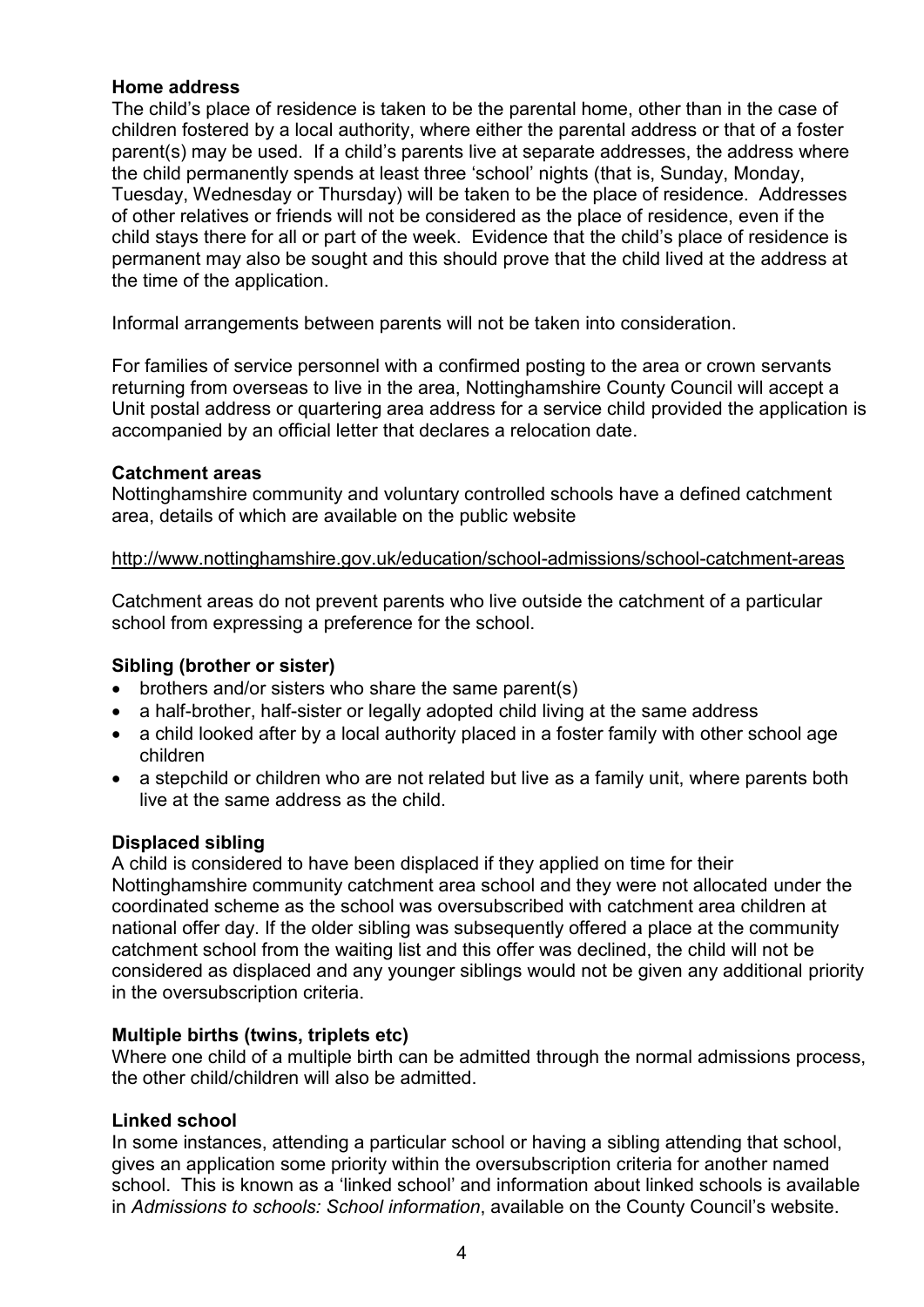#### **Parent**

- the mother of the child
- the father of the child where he was married to the mother either when the child was born or at a later date
- the father of the child if (since 1 December 2003) he was registered as the father on the birth certificate
- an adoptive parent
- any other person who has acquired 'parental responsibility' through the courts; evidence of this may be required
- authorisation may also be given for another person to speak on the parent's behalf.

The person making the application must hold parental responsibility. If those with parental responsibility are unable to agree on the preferences received by Nottinghamshire County Council, it may be necessary for parents to obtain further legal advice. Nottinghamshire County Council will continue to process an application unless legal documentation is provided that states an application cannot be processed. In cases where multiple applications are received for the same child, Nottinghamshire County Council will establish where the child lives for the majority of the time. If agreement is not reached the address held by the child's current provision will be used.

#### **Distance measurement**

Within each of the criteria, priority will be given to children who live nearest to the school as the crow flies (by straight line). Distances are measured from the main administrative point at the school campus to an address point (using eastings and northings as defined by Ordnance Survey) to the child's home using the local authority's computerised distance measuring software.

#### **Chuter Ede Primary School only**

This school is set on two sites – Balderton and Fernwood villages on the southern edge of Newark. Applications can only be made to Chuter Ede Primary School and not to individual school sites. Applications are considered according to the oversubscription criteria for the school but distances are measured as the crow flies (by straight line) to a central point between the two sites*.*

#### **Tie breaker**

All admission arrangements must include an effective, clear and fair tie-breaker to decide between two applications that cannot otherwise be separated. In the event of two distances being equal Nottinghamshire County Council measures to the next decimal point. If the measurements remain equal, for example children living in the same block of flats, lots will be drawn and the process will be independently verified.

#### **Waiting lists**

For Nottinghamshire community and voluntary controlled schools, children's names will be added to a school's waiting list if they are refused a place. The position on a waiting list is decided by the oversubscription criteria. No reference is made to the date an application has been received or whether a parent has appealed against the decision. If any applications are received that have higher priority within the admission oversubscription criteria, these will be placed higher than applications that may have been on the list for some time. Being on a waiting list does not mean that a place will eventually become available.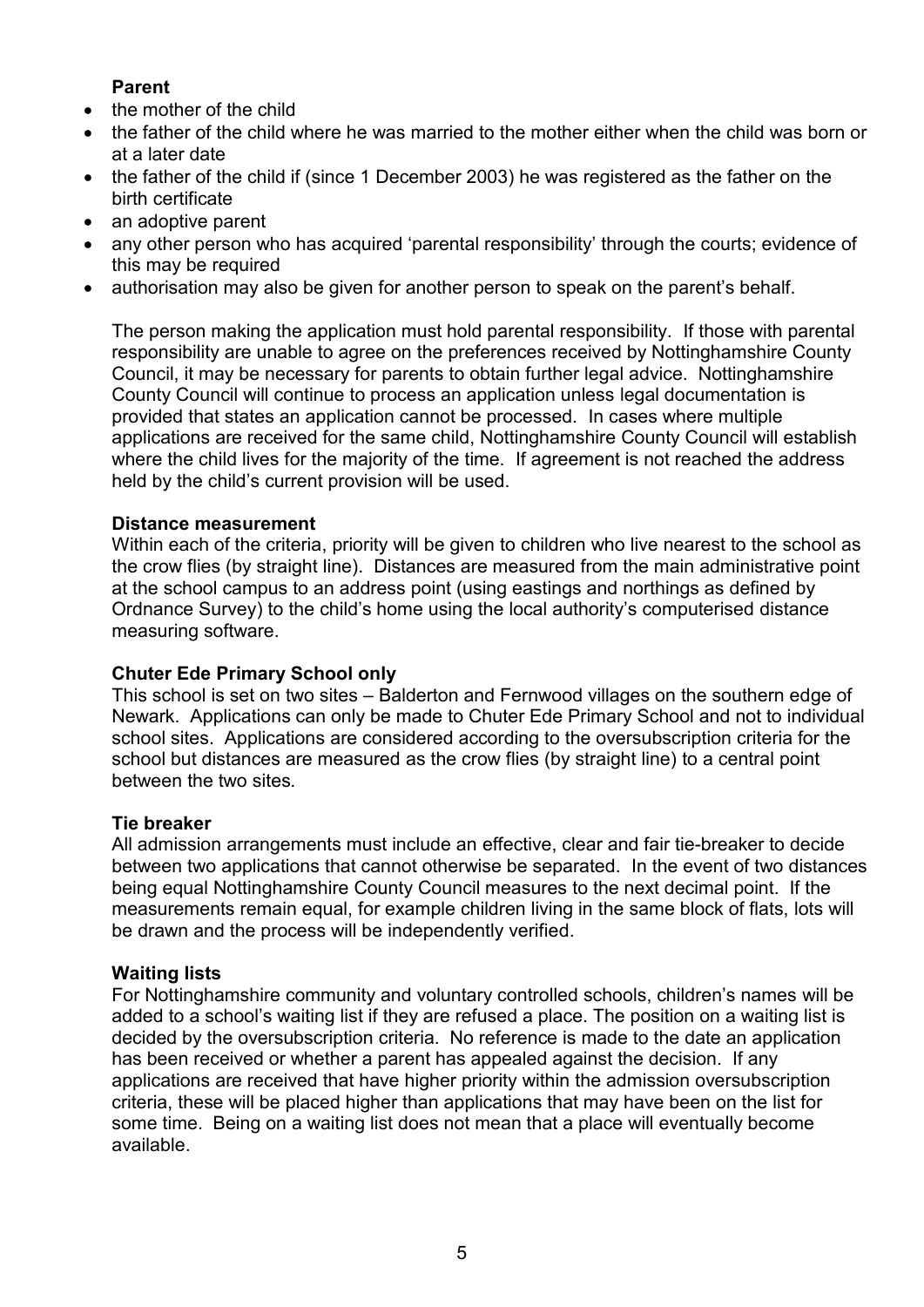If a place becomes available, the place will be allocated at that time, to the child who has highest priority on the waiting list according to the admission oversubscription criteria. This will include all applications that have been received requesting a place at that school where a higher preference has not been met.

For community and voluntary controlled schools, waiting lists are held for admission to year groups reception to year 5 until 31 May. Waiting lists will close on 31 May and parents would need to make a new application for the next academic year.

#### **Alternative offers**

Nottinghamshire County Council will identify an alternative offer for Nottinghamshire residents if it is not possible to meet any of their preferences. This ensures that no child is left without a school place. Firstly, the Council will check whether a place is available at a school serving the catchment area where the child lives. If there are no places available at the catchment school or there is not a catchment school serving that area, Nottinghamshire County Council will allocate a place at the next nearest school with places available.

The next nearest school is identified by walking distance measured using the County Council's computerised distance measuring software.

**For in-year applications**, Nottinghamshire County Council will identify Nottinghamshire residents without a school place and an alternative offer will be made in the following circumstances:

- relocation to Nottinghamshire within the last 6 weeks, or
- moving house within Nottinghamshire within the last 6 weeks

and in all cases the child's current/previous school is more than 2 miles from the home address for children aged under 8 years of age and 3 miles from the home address for children aged 8 years and over.

Applicants may be required to provide confirmation that the child is resident in the County.

#### **Withdrawing an offer of a place**

An offer of a place may only be withdrawn if it has been offered in error, a parent has not responded within a reasonable period of time, or it is established that the offer was obtained through a fraudulent or intentionally misleading application.

#### **Fraudulent or misleading information**

Where an offer of a place is found to be based on fraudulent or intentionally misleading information provided on the application, and this effectively denied a place to a child with higher priority for the place at the school, the offer of a place may be withdrawn.

Where the allocation has been withdrawn, the application will be reconsidered and the usual statutory right of appeal will be made available if a place is subsequently refused.

Nottinghamshire County Council will check the home address on any applications where there are doubts about the information provided.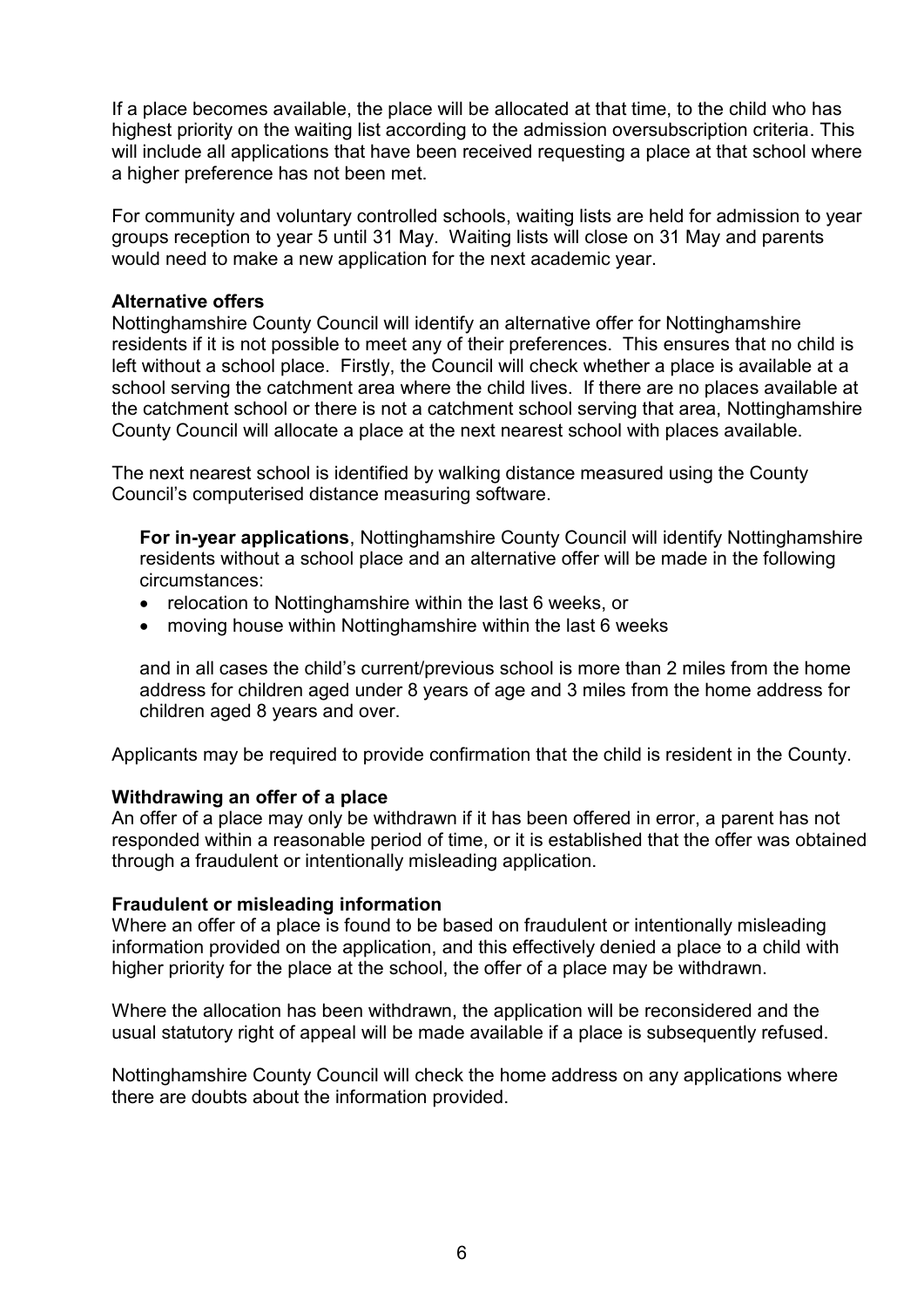#### **Infant class sizes**

The School Admissions (Infant Class Sizes) (England) Regulations 2012 permit children to be admitted as exceptions to the infant class size limit. Section 1 of the SSFA 1998 limits the size of an infant class (that is, a class in which the majority of children will reach the age of five, six or seven during the school year) to 30 pupils per school teacher. The School Admissions Code 2014 (2.15) states that additional children **may** be admitted under limited exceptional circumstances.

These children will remain as 'excepted pupils' for the time they are in an infant class or until the class numbers fall back to the current infant class size limit.

For late applications for reception processed after 16 April 2021 (offer day) and before 31 August 2021 and for all in-year applications for reception to year 2, Nottinghamshire County Council will also consider whether the limited exceptional circumstances could apply. A child who falls into any of these categories will not automatically be admitted as an excepted child.

#### **Appeals**

When an application for a school is refused, the parent has a right to appeal to an independent appeal panel. Parents are informed of this when they receive their outcome and to lodge an appeal for community and voluntary controlled schools, parents should contact Nottinghamshire County Council. Further information is available at [www.nottinghamshire.gov.uk](http://www.nottinghamshire.gov.uk/)

Repeat applications will not be considered for the same school in the same school year unless there has been a significant and material change in the circumstances of the application or those of the school.

A significant and material change in circumstances is something that alters the decision already made. A house move may not necessarily be considered a substantial change and will not give a further right of appeal.

#### **National offer day**

This is the day each year on which local authorities are required to send the offer of a school place to all parents in their area.

- For secondary pupils, offers are sent out by the home local authority on 1 March
- For primary pupils, offers are sent out by the home local authority on 16 April.

These dates are relevant to all on-time applications in the primary and secondary coordinated admissions rounds. If offer day falls on a non-working day, information will be sent on the next working day.

## **1.2 Starting school**

**Admission of children below compulsory school age and deferred entry to school** Compulsory school age is the term following a child's fifth birthday.

All children can start school full time in reception in the September following their fourth birthday. However, parents can request that the date their child is admitted to school is deferred until later in the school year 2021-2022, or until the term in which the child reaches compulsory school age within this year. The school year is also referred to as the 'academic year'.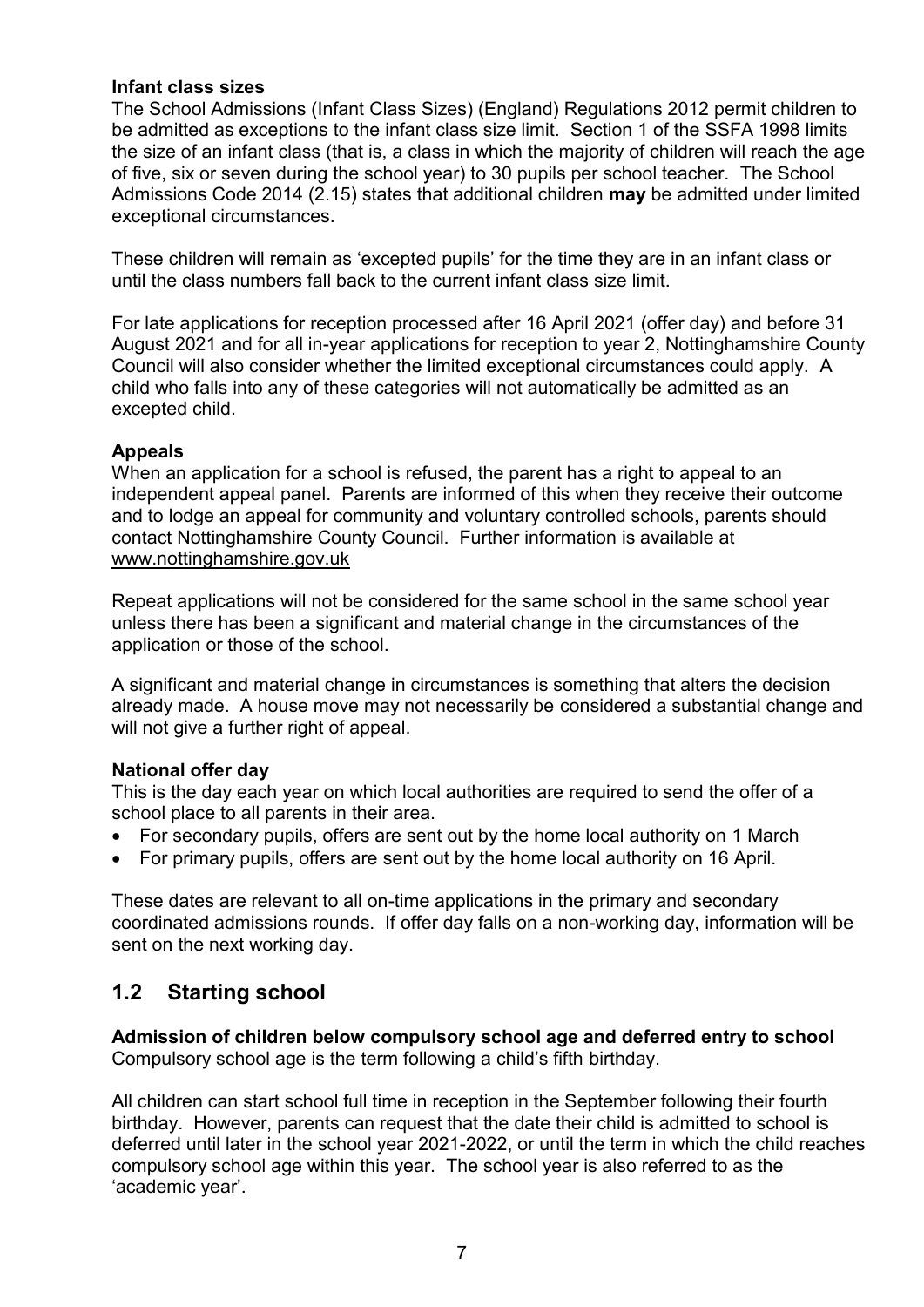Parents can request that their child takes up the place part-time until the child reaches compulsory school age within the 2021-2022 school year. Parents must ensure that they apply for a school place before the closing date of 15 January 2021 if they want their child to start in the reception class.

The parents of a **summer born child** (born between 1 April and 31 August) may choose not to send that child to school until the September following their fifth birthday. Typically, this means their child will start school in year 1, forfeiting reception. If a parent wishes to delay their child's admission to school until compulsory school age, and wants their child to be admitted to reception, the parent must request that the child is admitted out of the normal age group – to reception rather than year 1. If the request is refused, the parent must decide whether to apply for a place in the normal age group, or to make an in-year application for admission to year 1 for the September following the child's fifth birthday.

#### **Admission of children outside the normal age group**

Parents may seek a place for their child outside the normal age group, for example if the child is gifted and talented, has experienced ill health or is a summer born child wishing to start school in reception instead of year 1. This is not limited to applications for those starting school for the first time but includes children moving from infant to junior/primary schools and from primary to secondary schools.

Nottinghamshire County Council's designated officers will consider requests for admission outside the normal age group and will make decisions based on the circumstances of each case and in the best interests of the child concerned. This will include taking account of the parent's views; information about the child's academic, social and emotional development; where relevant, the child's medical history and the views of a medical professional; whether they have previously been educated out of their normal age group; and whether they may naturally have fallen into a lower age group if it were for not being born prematurely. The views of the headteacher of the school concerned will also be taken into account.

When parents are told the decision about the year group to which the child should be admitted, they will also be given reasons for the decision. Where it is agreed that a child will be admitted out of the normal age group and, as a consequence of that decision, the child will be admitted to an intake age group (for example, reception), the County Council will process the application as part of the main admissions round. Parents have a statutory right to appeal against the refusal of a place at a school for which they have applied. This right does not apply if they are offered a place at the school but it is not in their preferred age group.

## **1.3 Relevant legislation**

Nottinghamshire County Council complies with the regulations and legislation set out in the School Admissions Code 2014 and the School Admission Appeals Code 2012, including:

- Equality Act 2010
- Human Rights Act 1998
- School Standards and Framework Act 1998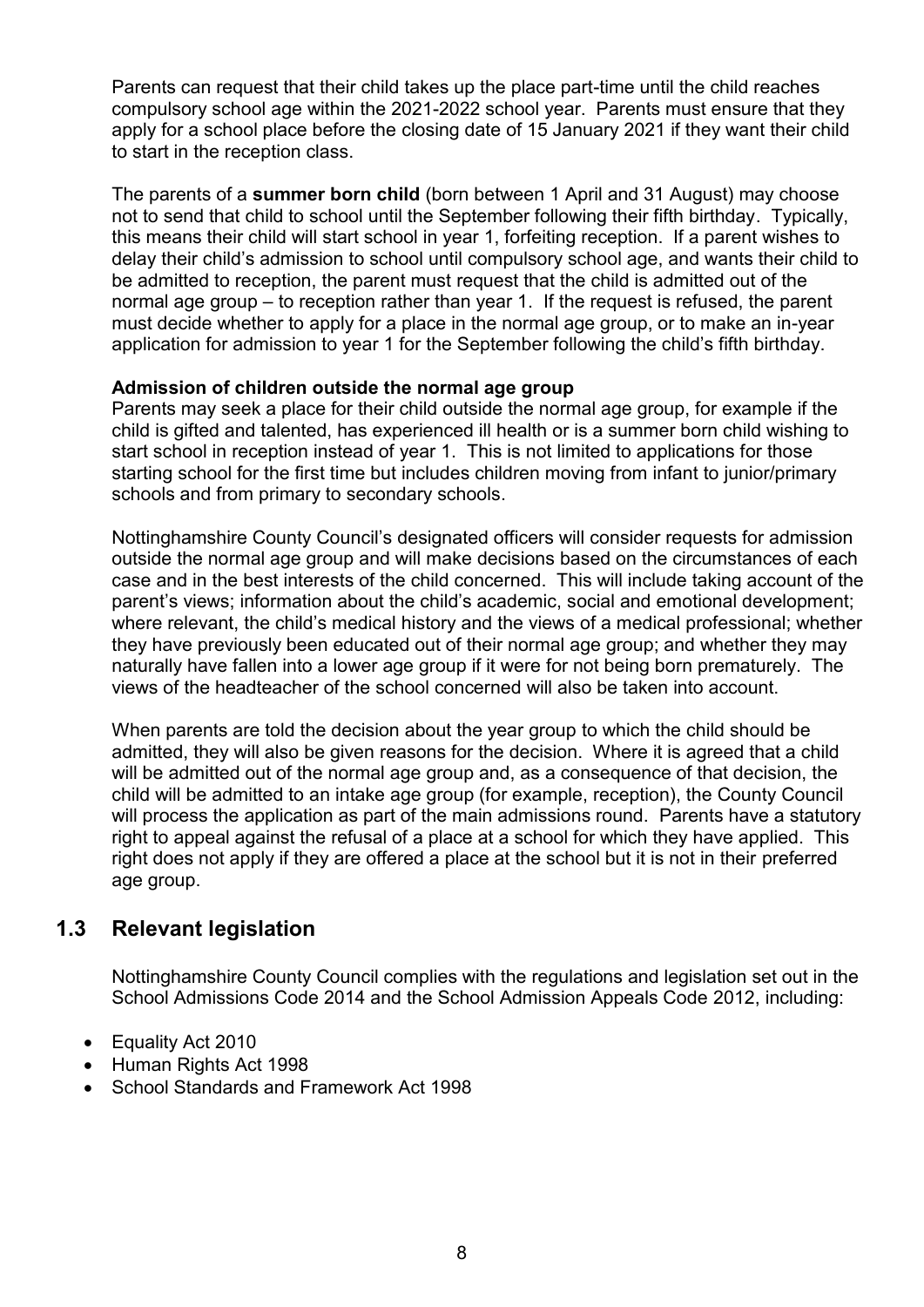# **1.4 Oversubscription criteria for Nottinghamshire community and voluntary controlled schools**

If there are more applications than places available, the oversubscription criteria will be used to determine how places are allocated. The first criterion represents the group of children most likely to get a place at the school; the last criterion represents the group of children least likely to get a place.

The oversubscription criteria for community and voluntary controlled schools in Nottinghamshire are presented in 8 tables. Each table shows the determined arrangements for 2021-2022.

| 1.4A | Standard reception criteria for infant and primary schools                           |
|------|--------------------------------------------------------------------------------------|
| 1.4B | Variation to standard criteria for infant and primary schools with a faith criterion |
| 1.4C | All Hallows CofE Primary School (Gedling) - variation to include faith               |
| 1.4D | St Wilfrid's CofE Primary School (Gedling) - variation to include faith              |
| 1.4E | Trowell CofE Primary School (Broxtowe) - variation to include faith                  |
| 1.4F | Standard junior/primary criteria - intake at year 3                                  |
| 1.4G | Variation to standard criteria for junior/primary schools with an intake at year 3   |
| 1.4H | Lowe's Wong Anglican Methodist Junior School (Newark) - variation to include faith   |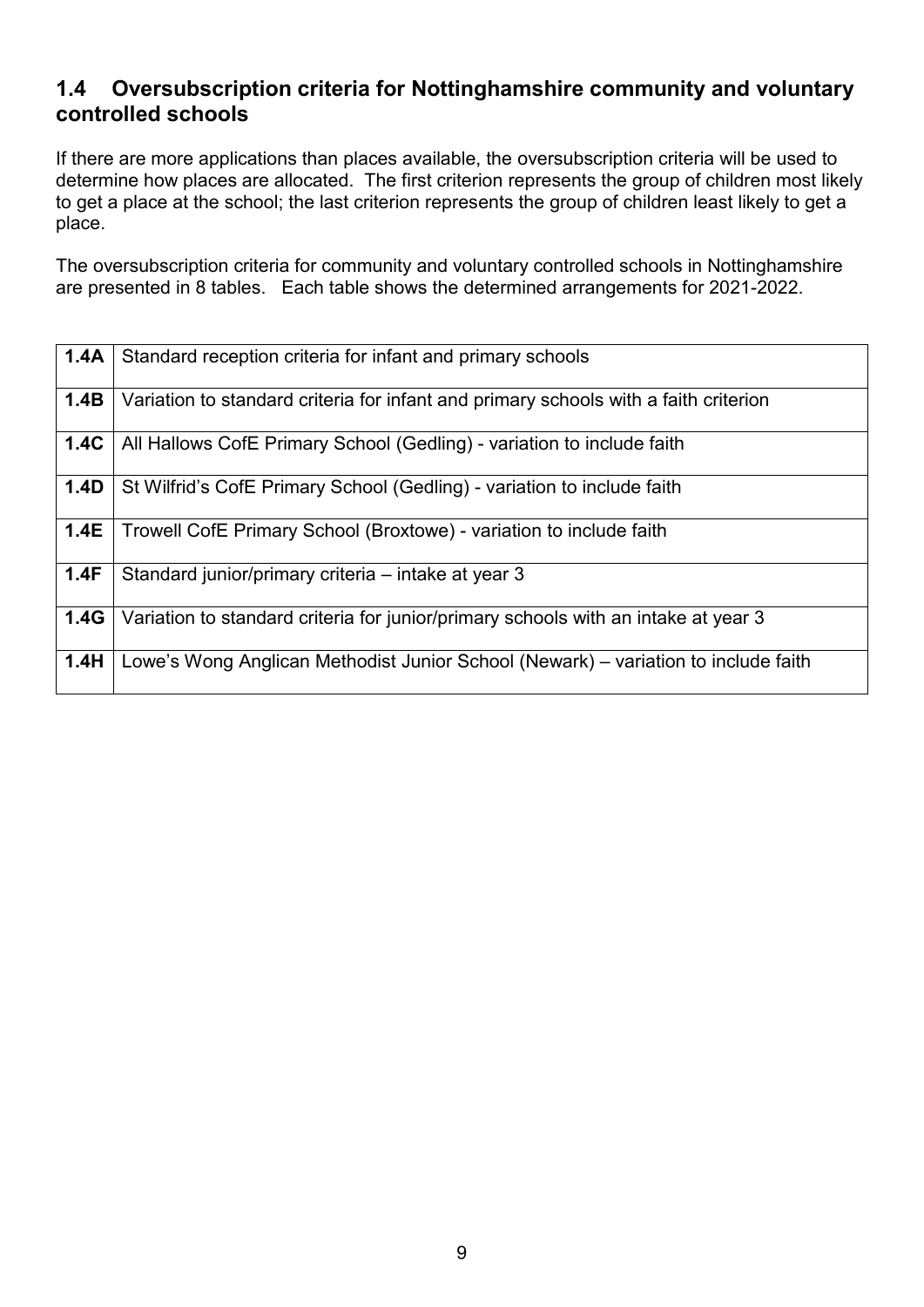# **1.4A STANDARD RECEPTION CRITERIA: INFANT AND PRIMARY SCHOOLS 2021-2022**

- 1. Looked after children and previously looked after children
- 2. Children who have been adopted from state care outside of England
- 3. Children who live in the catchment area at the closing date for applications and who, at the time of admission, will have a brother or sister attending the school or the linked junior/primary school **and**  *children who do not live in the catchment area at the closing date for application and who, at the time of admission will have a brother or sister attending the school or the linked junior/primary school who was displaced as their Nottinghamshire community catchment area school was oversubscribed at the national offer day for first admission to school*
- 4. Other children who live in the catchment area at the closing date for applications
- 5. Children who live outside the catchment area who, at the time of admission, will have a brother or sister attending the school or the linked junior/primary school
- 6. Children who live outside the catchment area

| <b>School names</b>                               |
|---------------------------------------------------|
| <b>Abbey Gates Primary School</b>                 |
| Abbey Hill Primary and Nursery School             |
| <b>Abbey Primary School</b>                       |
| <b>Abbey Road Primary School</b>                  |
| Albany Infant and Nursery School                  |
| <b>Annesley Primary and Nursery School</b>        |
| <b>Arnold Mill Primary and Nursery School</b>     |
| <b>Arnold View Primary School</b>                 |
| Arnold Woodthorpe Infant School                   |
| <b>Asquith Primary School</b>                     |
| <b>Bagthorpe Primary School</b>                   |
| <b>Beardall Fields Primary and Nursery School</b> |
| <b>Beckingham Primary School</b>                  |
| <b>Berry Hill Primary School</b>                  |
| <b>Blidworth Oaks Primary School</b>              |
| <b>Bramcote Hills Primary School</b>              |
| <b>Brierley Forest Primary and Nursery School</b> |
| <b>Brinsley Primary and Nursery School</b>        |
| <b>Brookhill Leys Primary and Nursery School</b>  |
| <b>Brookside Primary School</b>                   |
| <b>Bunny CofE Primary School</b>                  |
| <b>Butler's Hill Infant and Nursery School</b>    |
| <b>Carnarvon Primary School</b>                   |
| Carr Hill Primary and Nursery School              |
| Church Vale Primary School and Foundation Unit    |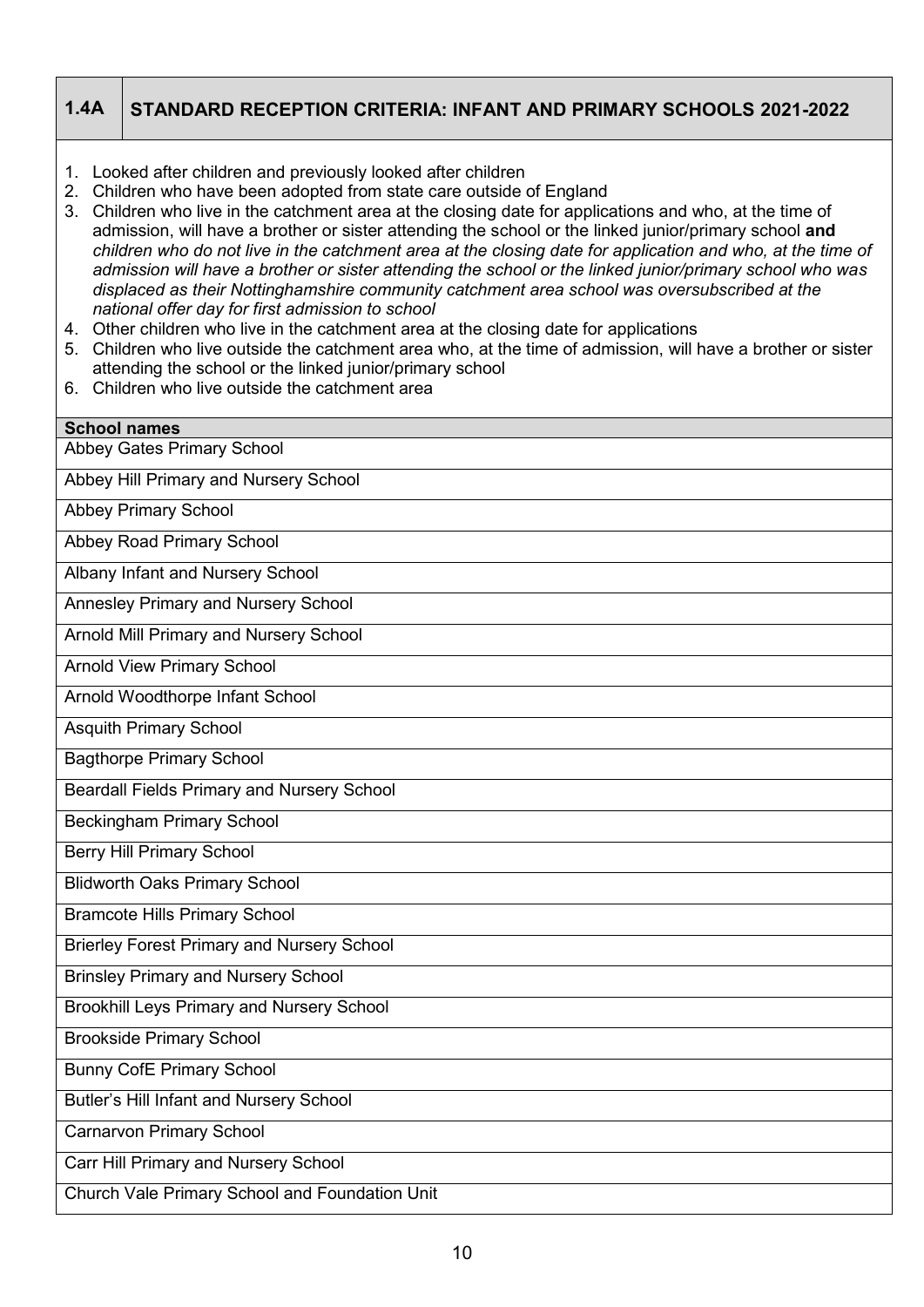| <b>Chuter Ede Primary School</b>               |
|------------------------------------------------|
| <b>Clarborough Primary School</b>              |
| Coddington CofE Primary and Nursery School     |
| Coppice Farm Primary School                    |
| <b>Costock CofE Primary School</b>             |
| <b>Crescent Primary School</b>                 |
| <b>Croft Primary School</b>                    |
| Dalestorth Primary and Nursery School          |
| Dunham-on-Trent CofE Primary School            |
| East Markham Primary School                    |
| <b>Edgewood Primary and Nursery School</b>     |
| <b>Elkesley Primary and Nursery School</b>     |
| <b>Everton Primary School</b>                  |
| Farmilo Primary School and Nursery             |
| <b>Forest Glade Primary School</b>             |
| <b>Forest Town Primary School</b>              |
| <b>Gateford Park Primary School</b>            |
| <b>Gotham Primary School</b>                   |
| <b>Greasley Beauvale Primary School</b>        |
| <b>Haggonfields Primary and Nursery School</b> |
| Halam CofE Primary School                      |
| Hallcroft Infant and Nursery School            |
| Hawthorne Primary and Nursery School           |
| Healdswood Infants and Nursery School          |
| <b>Heatherley Primary School</b>               |
| <b>Heathlands Primary School</b>               |
| Hetts Lane Infant and Nursery School           |
| <b>High Oakham Primary School</b>              |
| <b>Hillocks Primary and Nursery School</b>     |
| Holgate Primary and Nursery School             |
| <b>Holly Hill Primary and Nursery School</b>   |
| <b>Holly Primary School</b>                    |
| Intake Farm Primary School                     |
| Jacksdale Primary and Nursery School           |
| James Peacock Infant and Nursery School        |
| <b>Jesse Gray Primary School</b>               |
| John Blow Primary School                       |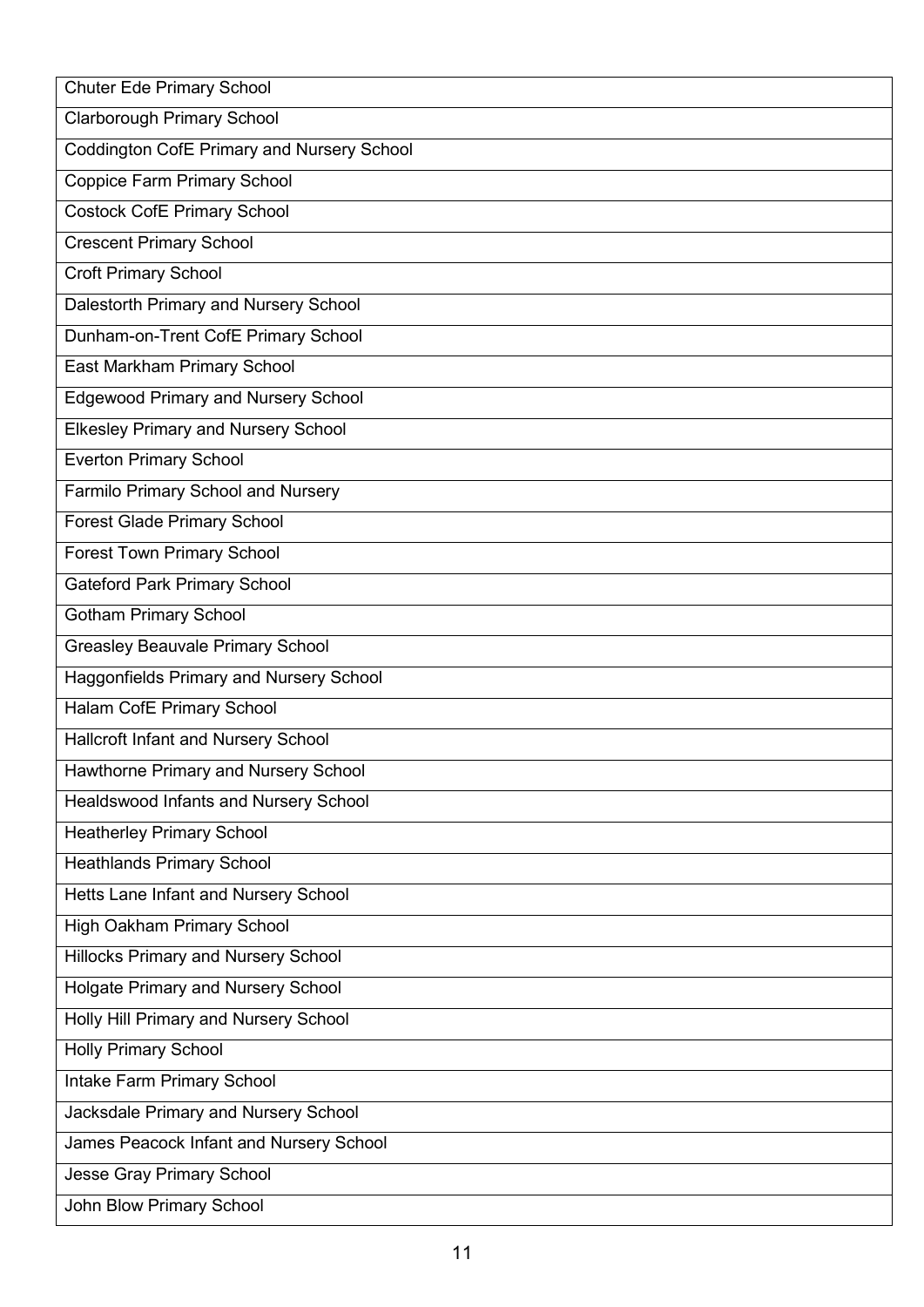| John Clifford Primary School                |
|---------------------------------------------|
| John Hunt Primary School                    |
| John T Rice Infant and Nursery School       |
| King Edward Primary and Nursery School      |
| King Edwin Primary and Nursery School       |
| <b>Kingsway Primary School</b>              |
| Kinoulton Primary School                    |
| Kirklington Primary School                  |
| Lady Bay Primary School                     |
| Lake View Primary and Nursery School        |
| <b>Lambley Primary School</b>               |
| Langar CofE Primary School                  |
| Lantern Lane Primary and Nursery School     |
| Lawrence View Primary and Nursery School    |
| Leen Mills Primary School                   |
| Lovers Lane Primary and Nursery School      |
| Lowe's Wong Infant School                   |
| <b>Manners Sutton Primary School</b>        |
| Manor Park Infant and Nursery School        |
| Mapperley Plains Primary and Nursery School |
| <b>Mattersey Primary School</b>             |
| Maun Infant and Nursery School              |
| <b>Misson Primary School</b>                |
| Misterton Primary and Nursery School        |
| Morven Park Primary and Nursery School      |
| Mount CofE Primary and Nursery School       |
| Muskham Primary School                      |
| Netherfield Infant School                   |
| Nettleworth Infant and Nursery School       |
| Newstead Primary and Nursery School         |
| Normanton-on-Soar Primary School            |
| North Clifton Primary School                |
| Northfield Primary and Nursery School       |
| Norwell CofE Primary School                 |
| <b>Orchard Primary School and Nursery</b>   |
| <b>Ordsall Primary School</b>               |
| <b>Orston Primary School</b>                |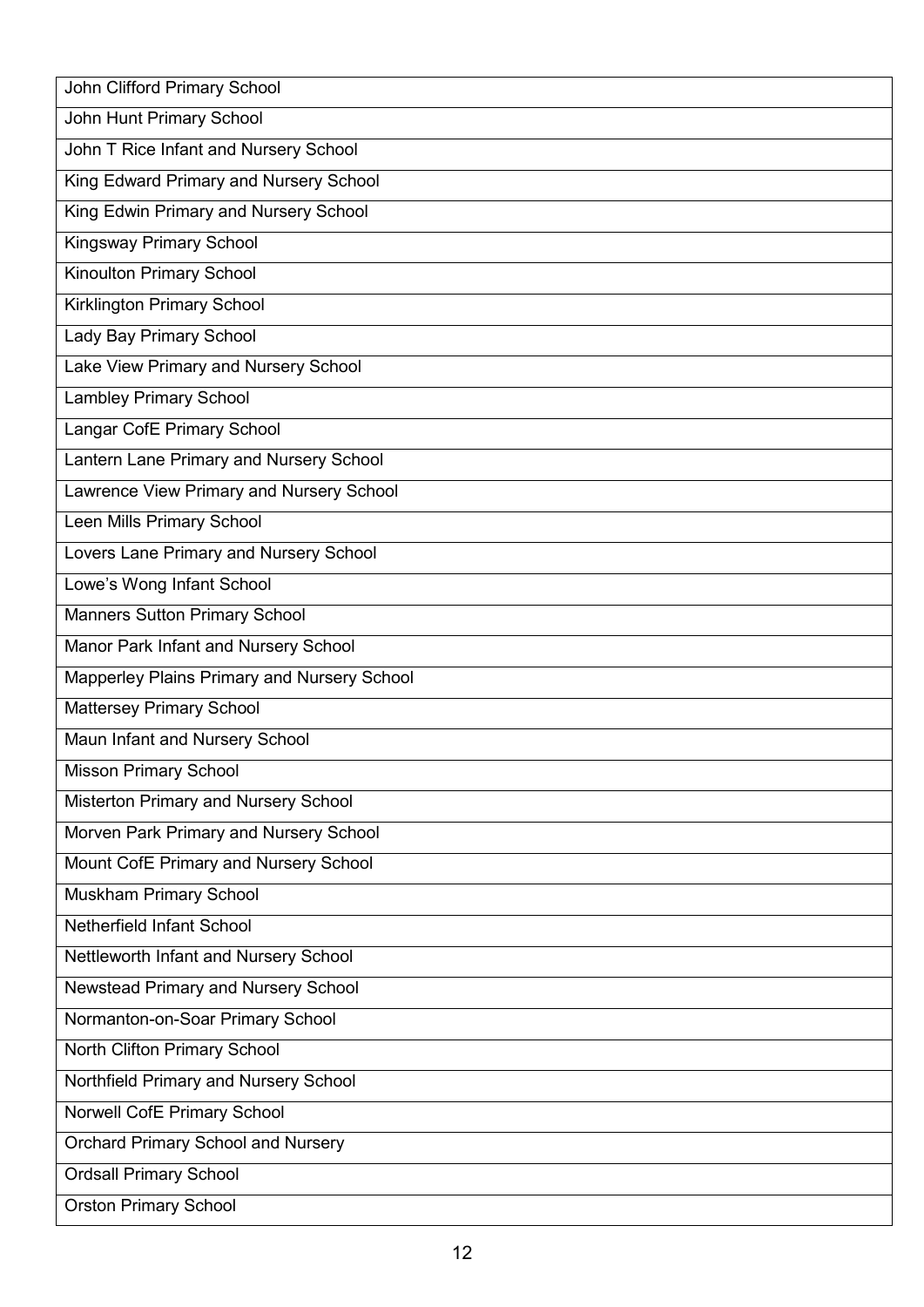| Phoenix Infant and Nursery School              |
|------------------------------------------------|
| Pinewood Infant and Nursery School             |
| <b>Priestsic Primary and Nursery School</b>    |
| <b>Prospect Hill Infant and Nursery School</b> |
| Queen Eleanor Primary School                   |
| Radcliffe-on-Trent Infant and Nursery School   |
| <b>Rampton Primary School</b>                  |
| Ramsden Primary School                         |
| Ravenshead CofE Primary School                 |
| Redlands Primary and Nursery School            |
| Round Hill Primary School                      |
| Selston CofE Infant and Nursery School         |
| Sir Edmund Hillary Primary and Nursery School  |
| Springbank Primary School                      |
| St Augustine's School                          |
| St Edmund's CofE Primary School                |
| <b>Standhill Infants' School</b>               |
| <b>Stanhope Primary and Nursery School</b>     |
| <b>Sutton Bonington Primary School</b>         |
| Sutton-on-Trent Primary and Nursery School     |
| <b>Sutton Road Primary School</b>              |
| The Lanes Primary School                       |
| Toton Banks Road Infant and Nursery School     |
| <b>Trent Vale Infant School</b>                |
| Underwood Church of England Primary School     |
| Wadsworth Fields Primary School                |
| <b>Walesby CofE Primary School</b>             |
| <b>Walkeringham Primary School</b>             |
| West Bridgford Infant School                   |
| <b>Westdale Infant School</b>                  |
| Westwood Infant and Nursery School             |
| William Lilley Infant and Nursery School       |
| <b>Willoughby Primary School</b>               |
| <b>Willow Brook Primary School</b>             |
| <b>Winthorpe Primary School</b>                |
| <b>Woodland View Primary School</b>            |
| <b>Wynndale Primary School</b>                 |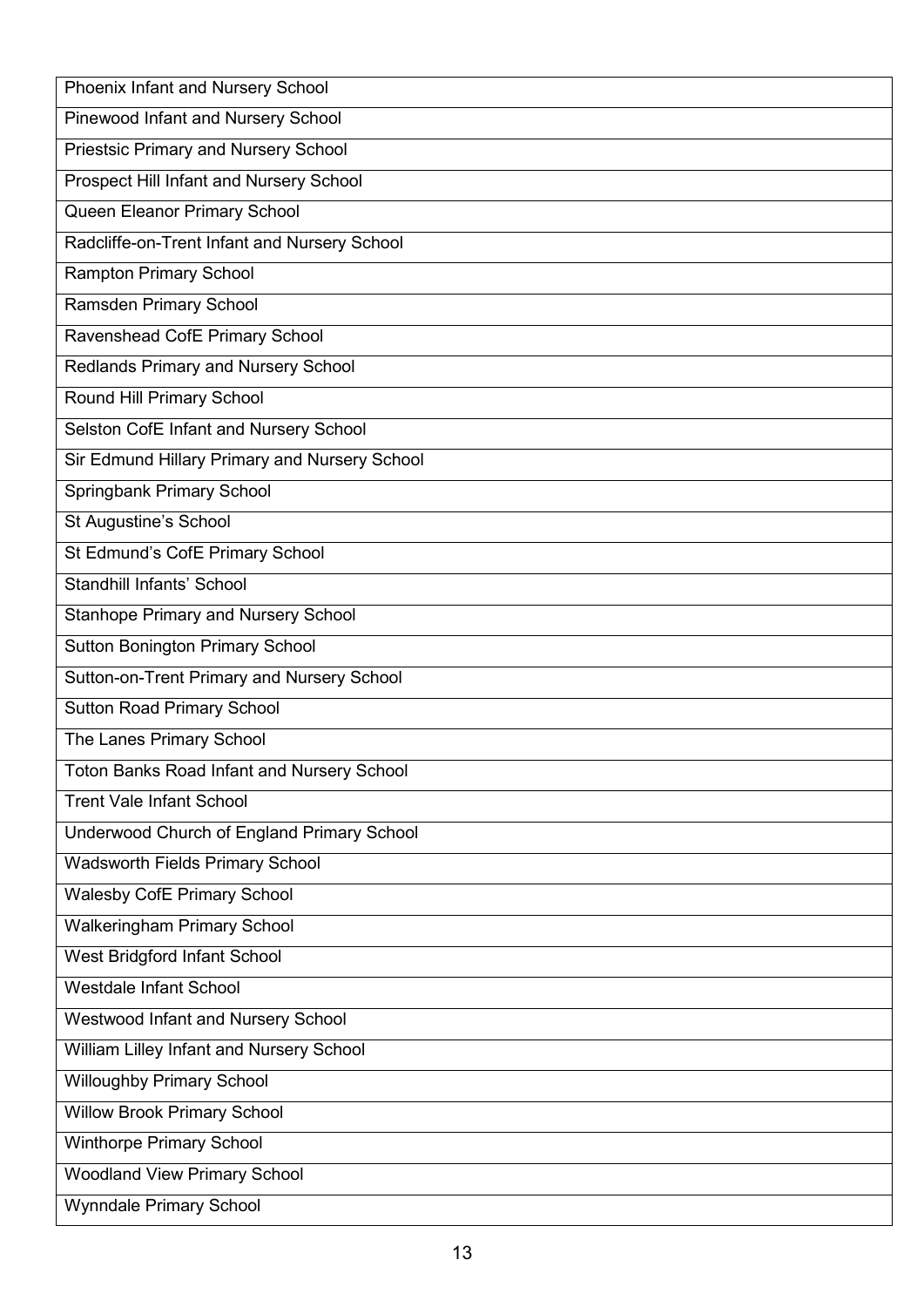#### **1.4B VARIATION TO STANDARD RECEPTION CRITERIA: INFANT AND PRIMARY SCHOOLS – FAITH CRITERIA 2021-2022**

- 1. Looked after children and previously looked after children
- 2. Children who have been adopted from state care outside of England
- 3. Children who live in the catchment area at the closing date for applications and who, at the time of admission, will have a brother or sister attending the school or the linked junior/primary school **and**  *children who do not live in the catchment area at the closing date for application and who, at the time of admission, will have a brother or sister attending the school or the linked/junior primary school who was displaced as their Nottinghamshire community catchment area school was oversubscribed at the national offer day for first admission to school*
- 4. Other children who live in the catchment area at the closing date for applications
- 5. Children who live outside the catchment and who, at the time of admission, will have a brother or sister attending the school or the linked junior/primary school
- 6. Children who live outside the catchment area and whose parent attends the relevant church/churches\*
- 7. Children who live outside the catchment area

\*Relevant churches are detailed below. Supporting evidence from the appropriate minister must be provided to confirm attendance. Attendance at church is defined as having attended the recognised place of worship for at least twice a month for a minimum period of one year immediately prior to the date of application (including week-day worship).

In the event that during the period specified for attendance at worship the church or other recognised place of worship has been closed for public worship and has not provided alternative premises for that worship, the requirements of these admission arrangements in relation to attendance will only apply to the period when the church or alternative premises have been available for public worship.

\*\*If a church is not named, supporting information must be provided to confirm regular attendance. Attendance at church is defined as having attended the recognised place of worship for at least twice a month for a minimum period of one year at a Christian church that is a member of Churches Together in England or the Evangelical Alliance [\(www.cte.org.uk](http://www.cte.org.uk/) or [www.eauk.org\)](http://www.eauk.org/)

| <b>School name</b>                                 | <b>Relevant church/churches</b>                     |
|----------------------------------------------------|-----------------------------------------------------|
| Caunton Dean Hole CofE Primary School              | St Andrew's Church, Caunton                         |
| <b>Cuckney CofE Primary School</b>                 | St Mary's Church, Cuckney or St Winifred's, Holbeck |
| <b>Kneesall CofE Primary School</b>                | $***$                                               |
| North Wheatley Church of England Primary<br>School | $***$                                               |
| Ranby CofE Primary School                          | All Saints Church, Babworth or St Martin's Church,  |
|                                                    | Ranby                                               |
| St Andrew's CofE Primary and Nursery School        | $***$                                               |
| St John's CofE Primary School                      | $***$                                               |
| St Matthew's CofE Primary                          | $***$                                               |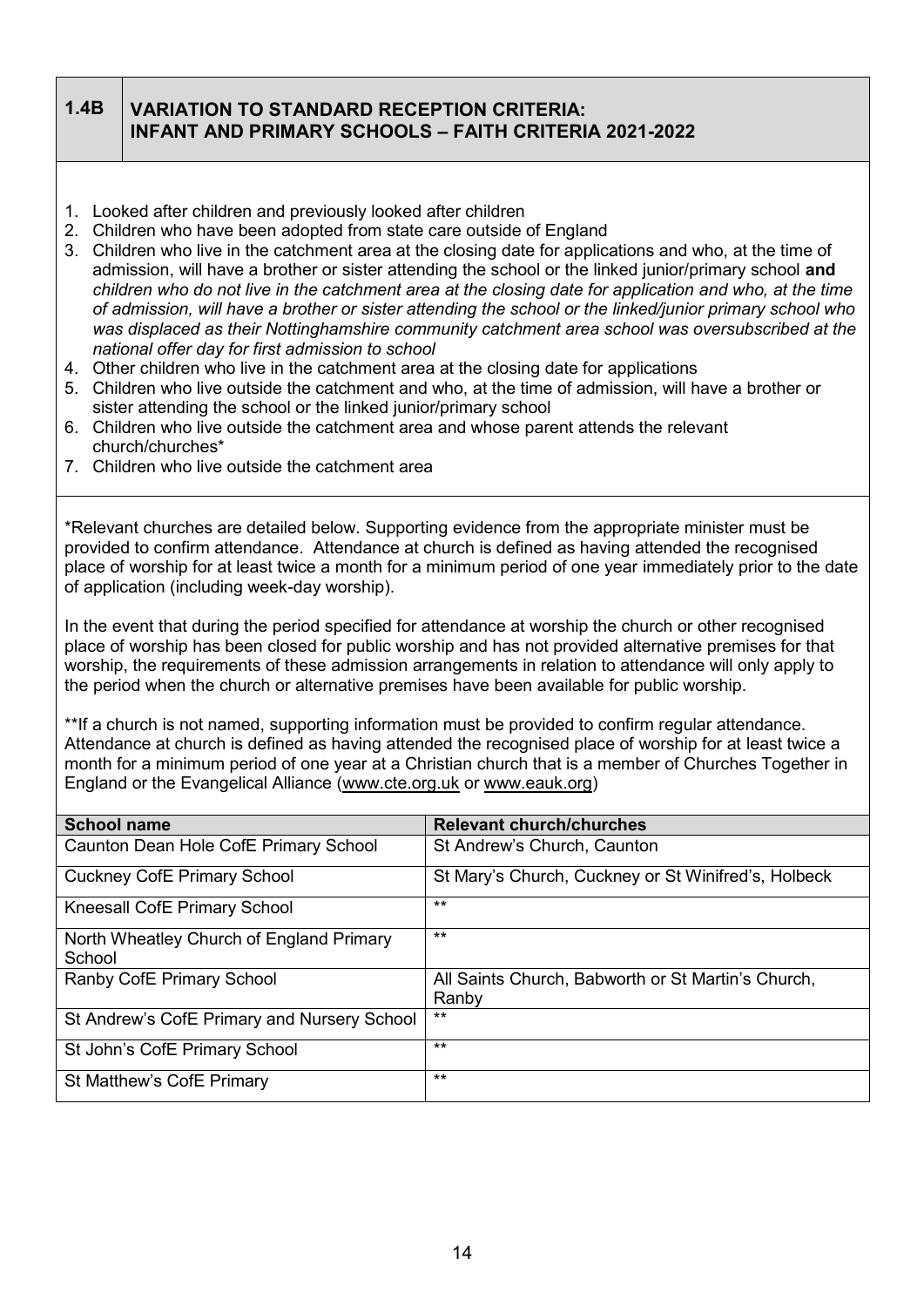## **1.4C ALL HALLOWS CofE PRIMARY SCHOOL (GEDLING) - FAITH CRITERIA VARIATION TO STANDARD RECEPTION CRITERIA 2021-2022**

- 1. Looked after children and previously looked after children
- 2. Children who have been adopted from state care outside of England
- 3. Children who live in the catchment area at the closing date for applications and who have a brother or sister attending the school at the time of admission **and** *children who do not live in the catchment area at the closing date for application and who, at the time of admission, will have a brother or sister attending the school who was displaced as their Nottinghamshire community catchment school was oversubscribed at the national offer day for first admission to school*
- 4. Children who live in the catchment area at the closing date for applications where the parent or child has regularly worshipped at All Hallows, Gedling or St Paul's, Carlton
- 5. Children who live in the catchment area at the closing date for applications where the parent or child has regularly worshipped at another Christian Church that is a member of Churches Together in England or the Evangelical Alliance
- 6. Children who live in the catchment area at the closing date for applications, where the parent or child has regular involvement with another faith through a recognised place of worship
- 7. Children who live in the catchment area
- 8. Children who live outside the catchment area and who, at the time of admission, will have a brother or sister attending the school
- 9. Other children

Supporting evidence from the appropriate minister must be provided to confirm attendance.

Attendance at church is defined as having attended the recognised place of worship for at least twice a month for a minimum period of one year (including week-day worship) immediately prior to the date of application at a Christian church that is a member of Churches Together in England or the Evangelical Alliance [\(www.cte.org.uk](http://www.cte.org.uk/) or [www.eauk.org\)](http://www.eauk.org/)

Attendance at other recognised places of worship must confirm that the parent or child has attended at least twice a month for a minimum period of one year (including week-day worship) immediately prior to the date of application.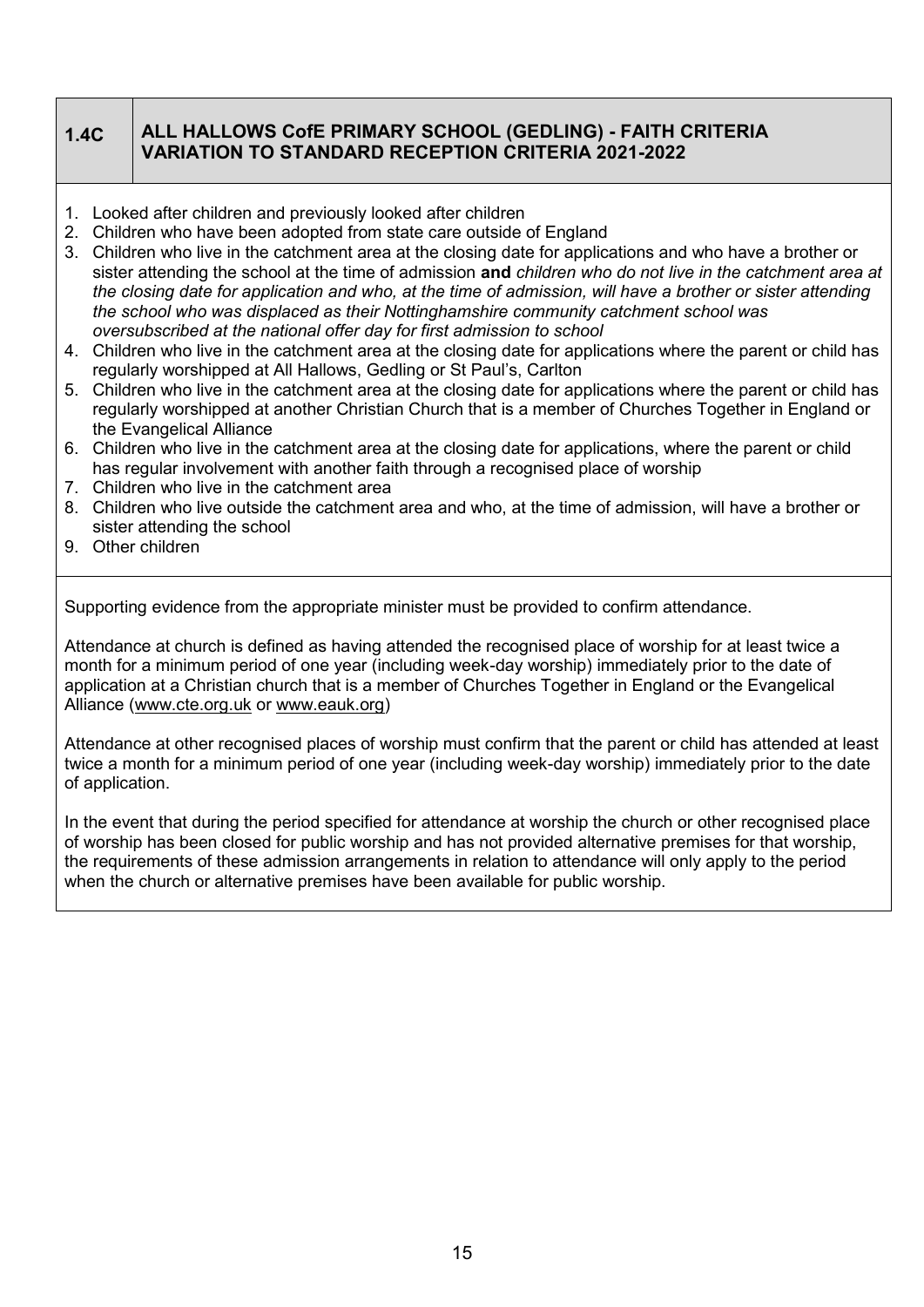## **1.4D ST WILFRID'S COFE PRIMARY SCHOOL (GEDLING) - FAITH CRITERIA VARIATION TO STANDARD RECEPTION CRITERIA 2021-2022**

- 1. Looked after children and previously looked after children
- 2. Children who have been adopted from state care outside of England
- 3. Children who live in the catchment area at the closing date for applications and who, at the time of admission, will have a brother or sister attending the school **and** *children who do not live in the catchment area at the closing date for application and who, at the time of admission, will have a brother or sister attending the school who was displaced as their Nottinghamshire community catchment school was oversubscribed at the national offer day for first admission to school*
- 4. Children who live in the catchment area and have a parent who has attended a church service\* at least twice a month for a minimum period of one year immediately prior to the date of application, or where the child has attended a church service<sup>\*</sup> with an adult member of their immediate family at least twice a month for a minimum period of one year immediately prior to the date of application.
- 5. Other children who live in the catchment area
- 6. Children who live outside the catchment area and who, at the time of admission, will have a brother or sister attending the school
- 7. Children who live outside the catchment area and have a parent who has attended a church service\* at least twice a month for a minimum period of one year immediately prior to the date of application, or where the child has attended a church service\* with an adult member of their immediate family at least twice a month for a minimum period of one year immediately prior to the date of application
- 8. Other children who live outside the catchment area

\* Church service includes attendance at a) the Church of England or b) a church which is a member of the Churches Together in England. Information from the appropriate minister confirming attendance must be provided with the application.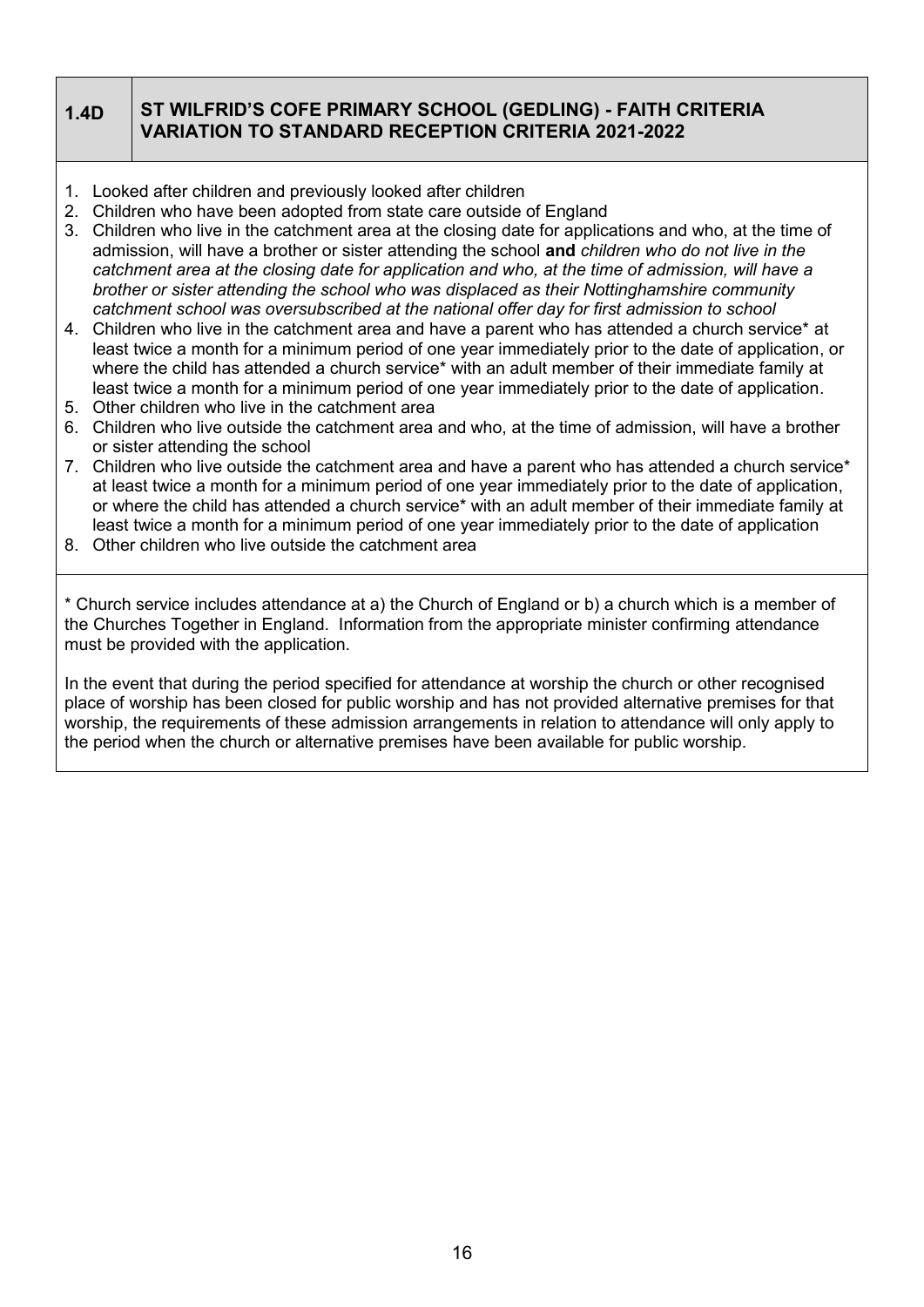#### **1.4E TROWELL COFE PRIMARY SCHOOL (BROXTOWE) - FAITH CRITERIA VARIATION TO STANDARD RECEPTION CRITERIA 2021-2022**

- 1. Looked after children and previously looked after children
- 2. Children who have been adopted from state care outside of England
- 3. Children who live in the catchment area at the closing date for applications and who, at the time of admission, will have a brother or sister attending the school **and** *children who do not live in the catchment area at the closing date for application and who, at the time of admission, will have a brother or sister attending the school who was displaced as their Nottinghamshire community catchment school was oversubscribed at the national offer day for first admission to school*
- 4. Other children who live in the catchment area at the closing date for applications
- 5. Children who live outside the catchment area and who, at the time of admission, will have a brother or sister attending the school
- 6. Children who live outside the catchment area where a parent is involved with St Helen's Church\*
- 7. Children who live outside the catchment area where a parent is involved with other named Anglican churches or those churches affiliated with Churches Together in England or the Evangelical Alliance\*
- 8. Other children who live outside the catchment area

\*Supporting information from a minister will be required to confirm involvement with the relevant church. Regular involvement means attendance at church services at least twice a month for a minimum period of one year immediately prior to the date of application.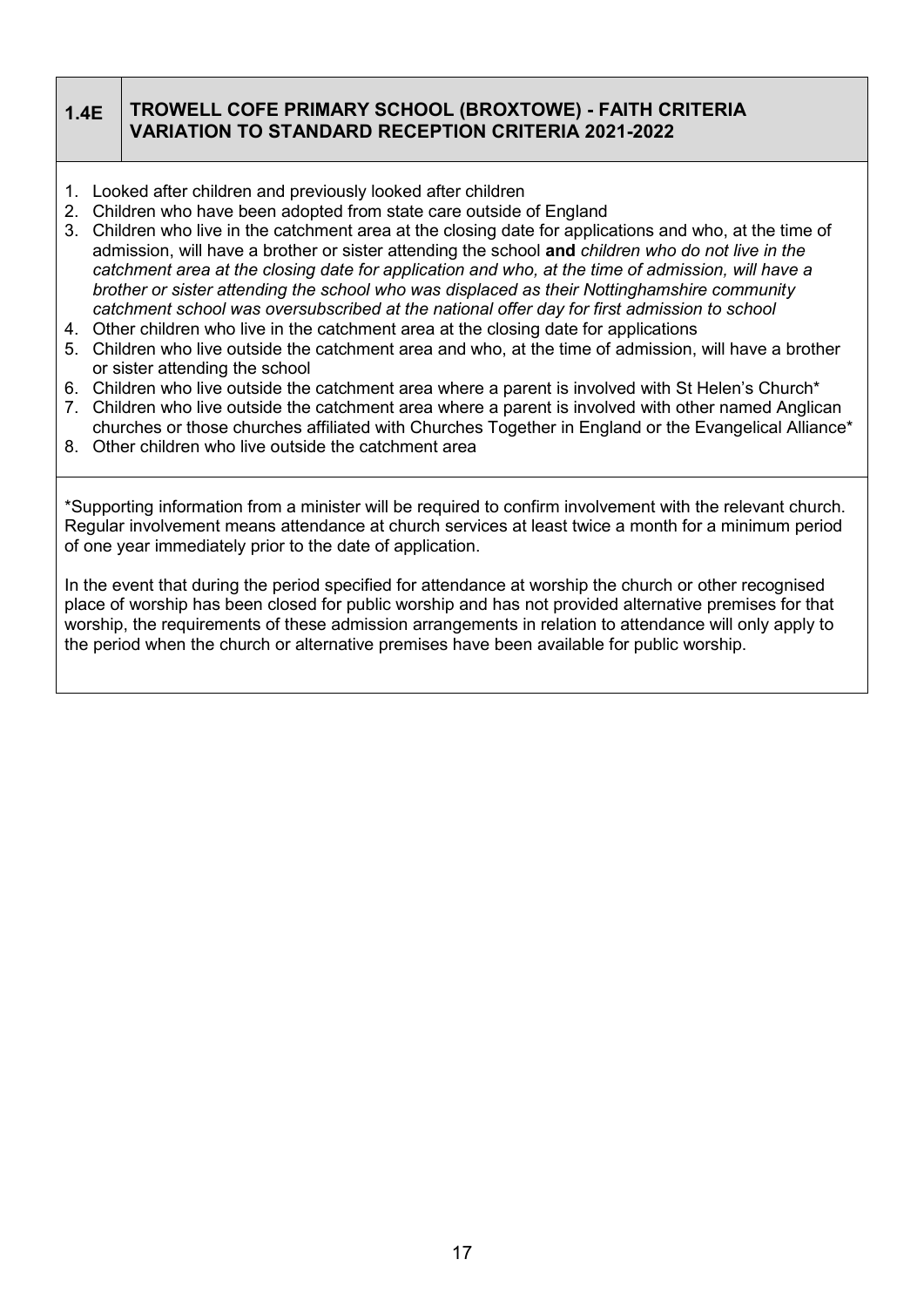#### **1.4F STANDARD JUNIOR/PRIMARY CRITERIA: YEAR 3 ADMISSIONS FROM A LINKED INFANT SCHOOL 2021-2022**

- 1. Looked after children and previously looked after children
- 2. Children who have been adopted from state care outside of England
- 3. Children who attend the linked infant school at the closing date for applications and who, at the time of admission, will have a brother or sister attending the school or the linked infant school
- 4. Other children who attend the linked infant school at the closing date for applications
- 5. Children who live in the catchment area at the closing date for applications, who do not attend the linked infant school but who, at the time of admission, will have a brother or sister attending the school or the linked infant school
- 6. Other children who live in the catchment area at the closing date for applications and do not attend the linked infant school
- 7. Children who live outside the catchment area and who do not attend the linked infant school but who, at the time of admission, will have a brother or sister attending the school or the linked infant school
- 8. Children who live outside the catchment area

#### **School names**

Albany Junior School

Arno Vale Junior School

Beeston Rylands Junior School

Broomhill Junior School

Carr Hill Primary and Nursery School

Eastlands Junior School (Welbeck Federation of Schools)

Eskdale Junior School

Jacksdale Primary and Nursery School

Leas Park Junior School

Newlands Junior School

Priory Junior School

Prospect Hill Junior School

Radcliffe-on-Trent Junior School

Sherwood Junior School

West Bridgford Junior School

Woodland View Primary School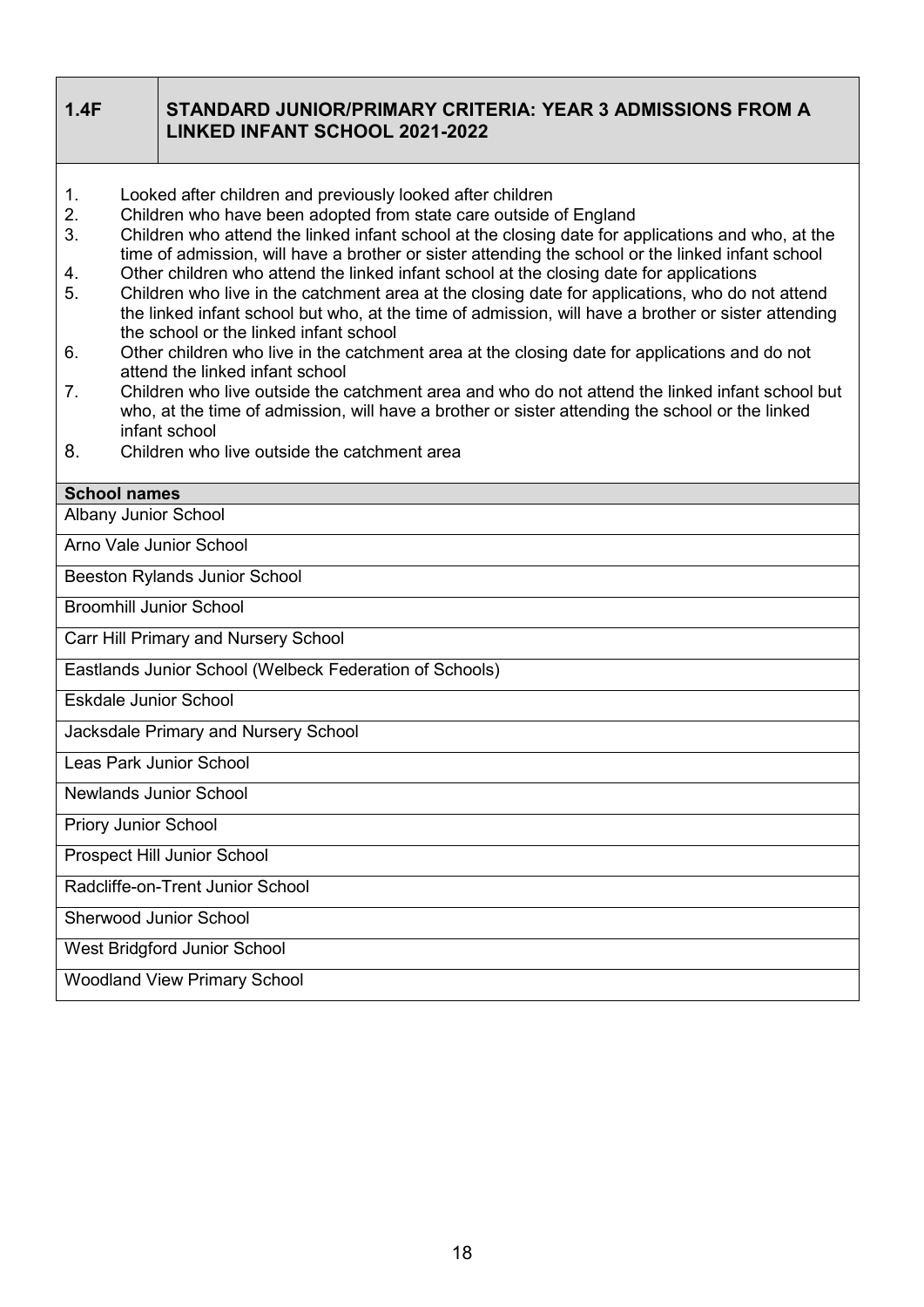| 1.4G               | <b>VARIATION TO STANDARD JUNIOR/PRIMARY CRITERIA:</b><br><b>YEAR 3 INTAKE 2021-2022</b>                                                                                                                                                         |
|--------------------|-------------------------------------------------------------------------------------------------------------------------------------------------------------------------------------------------------------------------------------------------|
| 1.                 | Looked after children and previously looked after children                                                                                                                                                                                      |
| 2.                 | Children who have been adopted from state care outside of England                                                                                                                                                                               |
| 3.                 | Children who live in the catchment area at the closing date for applications and attend the linked<br>infant school and who, at the time of admission, will have a brother or sister attending the school<br>or the linked infant school        |
| 4.                 | Other children who live in the catchment area at the closing date for applications and attend the<br>linked infant school                                                                                                                       |
| 5.                 | Children who live in the catchment area at the closing date for applications who do not attend<br>the linked infant school but who, at the time of admission, will have a brother or sister attending<br>the school or the linked infant school |
| 6.                 | Other children who live in the catchment area at the closing date for applications and do not<br>attend the linked infant school                                                                                                                |
| 7.                 | Children who live outside the catchment area but attend the linked infant school and who, at the<br>time of admission, will have a brother or sister attending the school or the linked infant school                                           |
| 8.                 | Children who live outside the catchment area but attend the linked infant school                                                                                                                                                                |
| 9.                 | Children who live outside the catchment area and who do not attend the linked infant school but<br>who, at the time of admission, will have a brother or sister attending the school or the linked<br>infant school                             |
| 10 <sub>1</sub>    | Other children                                                                                                                                                                                                                                  |
| <b>School name</b> |                                                                                                                                                                                                                                                 |
|                    | <b>Bagthorpe Primary School</b>                                                                                                                                                                                                                 |

St Peter's CofE Junior School

Toton Bispham Drive Junior School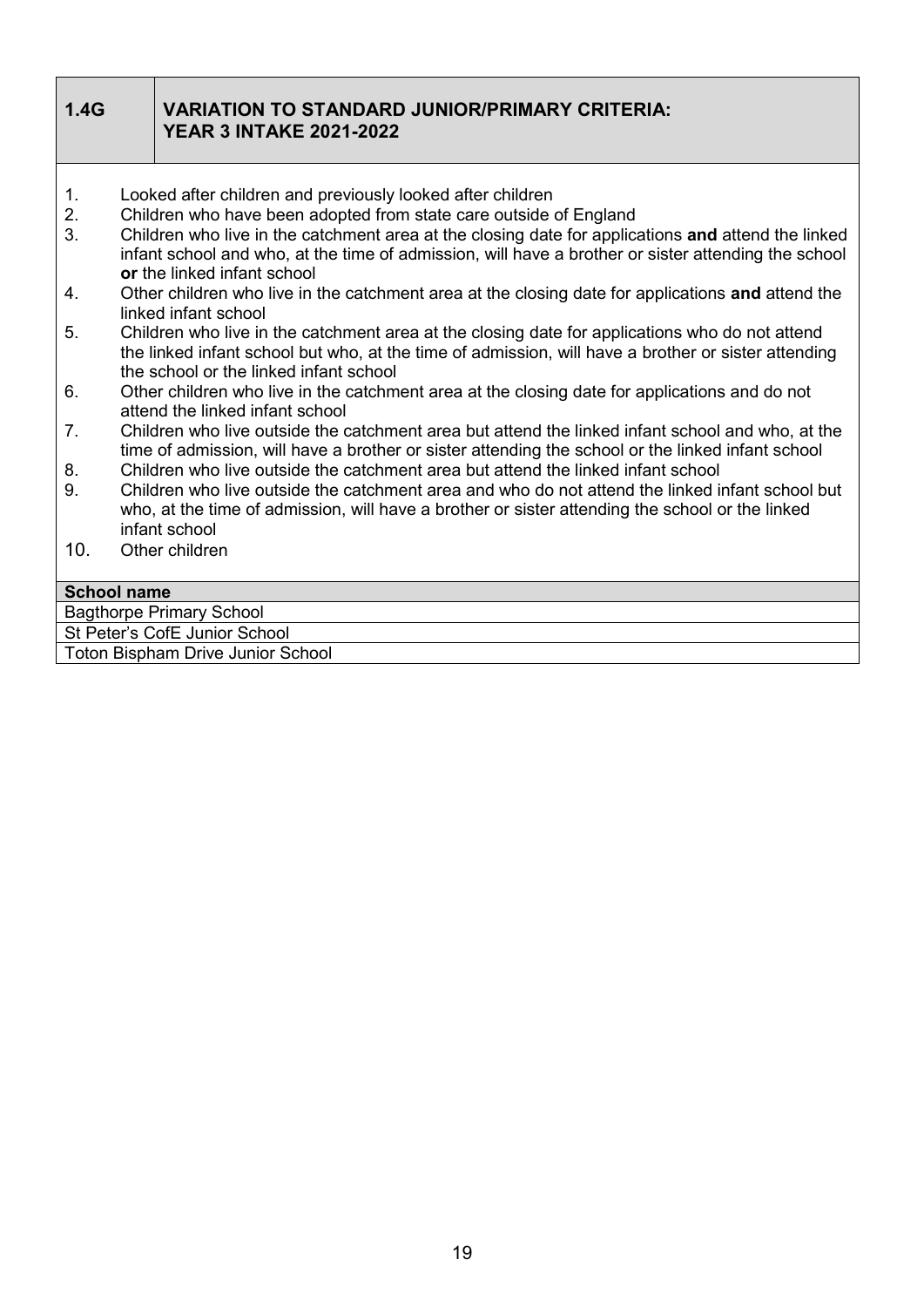#### **1.4I LOWE'S WONG ANGLICAN METHODIST JUNIOR SCHOOL (NEWARK) - FAITH CRITERION 2021-2022 VARIATION TO STANDARD JUNIOR/PRIMARY CRITERIA**

- 1. Looked after children and previously looked after children
- 2. Children who have been adopted from state care outside of England
- 3. Children who attend the linked infant school at the closing date for applications and who, at the time of admission, will have a brother or sister attending the school or the linked infant school.
- 4. Other children who attend the linked infant school at the closing date for applications.
- 5. Children who live in the catchment area at the closing date for applications, who do not attend the linked infant school but who, at the time of admission, will have a brother or sister attending the school or the linked infant school.
- 6. Other children who live in the catchment area at the closing date for applications and do not attend the linked infant school.
- 7. Children who live outside the catchment area and who do not attend the linked infant school but who, at the time of admission, will have a brother or sister attending the school or the linked infant school.
- 8. Children who live outside the catchment area but whose parent attends the relevant church/churches\*\*.
- 9. Children who live outside the catchment area.

\*\*Supporting information must be provided to confirm regular attendance at church services at least twice a month for a minimum period of one year immediately prior to the date of application at a Christian church that is a member of Churches Together in England or the Evangelical Alliance [\(www.cte.org.uk](http://www.cte.org.uk/) or [www.eauk.org\)](http://www.eauk.org/) .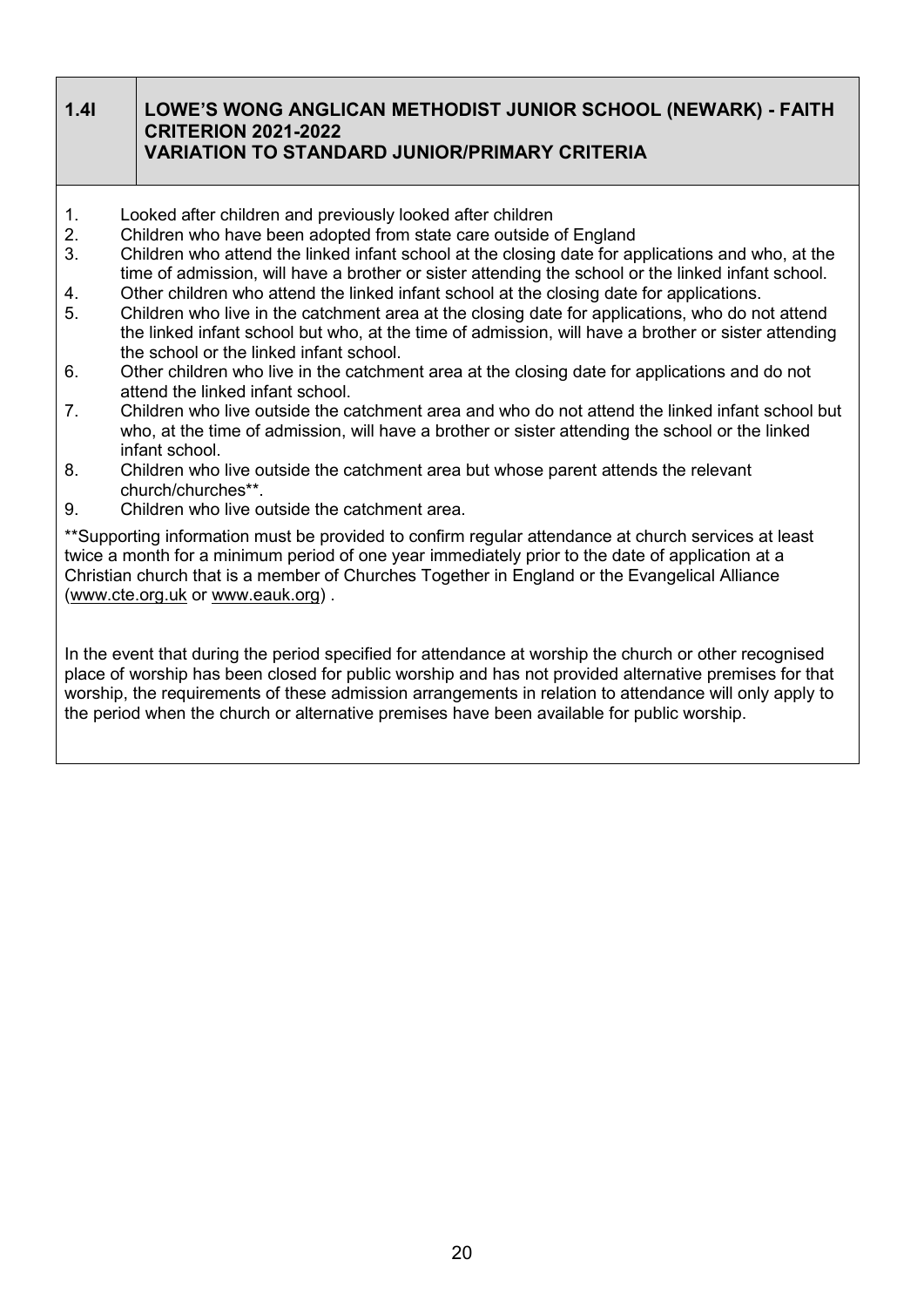# **Section 2 – published admission numbers (PAN) 2021-2022**

**All schools are required to have a published admission number. This is the number of pupils each school can admit. For Nottinghamshire community and voluntary controlled schools, the published numbers are listed by area in the following section. Own admission authority schools are not included.**

# **2.1 – Ashfield area**

| Primary community and voluntary controlled schools<br>(Note: own admission authority schools are not included - refer to individual school<br>website for information) |                                   |                  |  |
|------------------------------------------------------------------------------------------------------------------------------------------------------------------------|-----------------------------------|------------------|--|
|                                                                                                                                                                        | <b>RECEPTION</b><br><b>INTAKE</b> | <b>Y3 INTAKE</b> |  |
| <b>Abbey Hill Primary and Nursery School</b>                                                                                                                           | 45                                |                  |  |
| <b>Annesley Primary and Nursery School</b>                                                                                                                             | 30                                |                  |  |
| <b>Bagthorpe Primary School</b>                                                                                                                                        | 15                                | 15               |  |
| <b>Beardall Fields Primary and Nursery School</b>                                                                                                                      | 60                                |                  |  |
| <b>Brierley Forest Primary and Nursery School</b>                                                                                                                      | 60                                |                  |  |
| <b>Broomhill Junior School</b>                                                                                                                                         |                                   | 75               |  |
| <b>Butler's Hill Infant and Nursery School</b>                                                                                                                         | 75                                |                  |  |
| <b>Croft Primary School</b>                                                                                                                                            | 60                                |                  |  |
| <b>Dalestorth Primary and Nursery School</b>                                                                                                                           | 45                                |                  |  |
| <b>Edgewood Primary and Nursery School</b>                                                                                                                             | 45                                |                  |  |
| <b>Forest Glade Primary School</b>                                                                                                                                     | 30                                |                  |  |
| <b>Healdswood Infants' and Nursery School</b>                                                                                                                          | 60                                |                  |  |
| <b>Hillocks Primary and Nursery School</b>                                                                                                                             | 45                                |                  |  |
| <b>Holgate Primary and Nursery School</b>                                                                                                                              | 60                                |                  |  |
| <b>Holly Hill Primary and Nursery School</b>                                                                                                                           | 50                                |                  |  |
| <b>Jacksdale Primary and Nursery School</b>                                                                                                                            | 25                                | 20               |  |
| <b>Kingsway Primary School</b>                                                                                                                                         | 60                                |                  |  |
| <b>Leen Mills Primary School</b>                                                                                                                                       | 60                                |                  |  |
| <b>Morven Park Primary and Nursery School</b>                                                                                                                          | 60                                |                  |  |
| <b>Orchard Primary School and Nursery</b>                                                                                                                              | 45                                |                  |  |
| <b>Priestsic Primary and Nursery School</b>                                                                                                                            | 60                                |                  |  |
| <b>Selston CofE Infant and Nursery School</b>                                                                                                                          | 25                                |                  |  |
| <b>St Andrew's CofE Primary and Nursery School</b>                                                                                                                     | 45                                |                  |  |
| <b>Underwood Church of England Primary School</b>                                                                                                                      | 25                                |                  |  |
| <b>Westwood Infant and Nursery School</b>                                                                                                                              | 20                                |                  |  |
| <b>Woodland View Primary School</b>                                                                                                                                    | 30                                | 35               |  |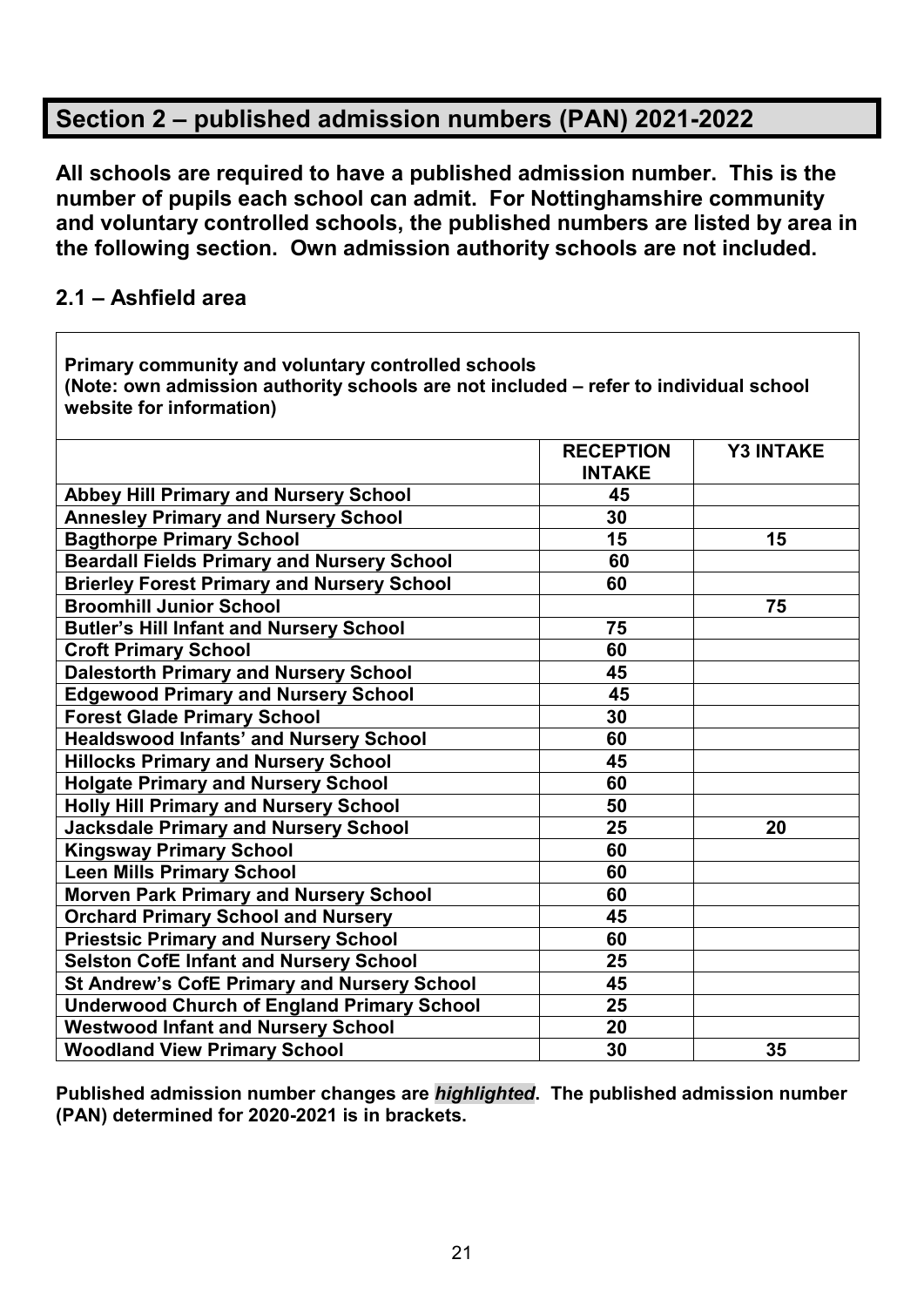**Primary community and voluntary controlled schools (Note: own admission authority schools are not included – refer to individual school website for information)**

|                                                 | <b>RECEPTION</b> | <b>Y3 INTAKE</b> |
|-------------------------------------------------|------------------|------------------|
|                                                 | <b>INTAKE</b>    |                  |
| <b>Beckingham Primary School</b>                | 15               |                  |
| <b>Carr Hill Primary and Nursery School</b>     | 45               | 45               |
| <b>Clarborough Primary School</b>               | 30 (20)          |                  |
| <b>Cuckney CofE Primary School</b>              | 20               |                  |
| <b>Dunham-on-Trent CofE Primary School</b>      | 15               |                  |
| <b>East Markham Primary School</b>              | 30               |                  |
| <b>Elkesley Primary and Nursery School</b>      | 15               |                  |
| <b>Everton Primary School</b>                   | 15               |                  |
| <b>Gateford Park Primary School</b>             | 30               |                  |
| <b>Haggonfields Primary and Nursery School</b>  | 25               |                  |
| <b>Hallcroft Infant and Nursery School</b>      | 45               |                  |
| <b>Mattersey Primary School</b>                 | 10               |                  |
| <b>Misson Primary School</b>                    | 20               |                  |
| <b>Misterton Primary and Nursery School</b>     | 30               |                  |
| North Wheatley Church of England Primary School | 20               |                  |
| <b>Ordsall Primary School</b>                   | 90               |                  |
| <b>Prospect Hill Infant and Nursery School</b>  | 60               |                  |
| <b>Prospect Hill Junior School</b>              |                  | 60               |
| <b>Rampton Primary School</b>                   | 15               |                  |
| <b>Ramsden Primary School</b>                   | 30               |                  |
| <b>Ranby CofE Primary School</b>                | 15               |                  |
| <b>Redlands Primary and Nursery School</b>      | 60               |                  |
| Sir Edmund Hillary Primary and Nursery School   | 60               |                  |
| <b>St Augustine's School</b>                    | 60 (75)          |                  |
| <b>St Matthew's CofE Primary</b>                | 10               |                  |
| <b>Walkeringham Primary School</b>              | 8                |                  |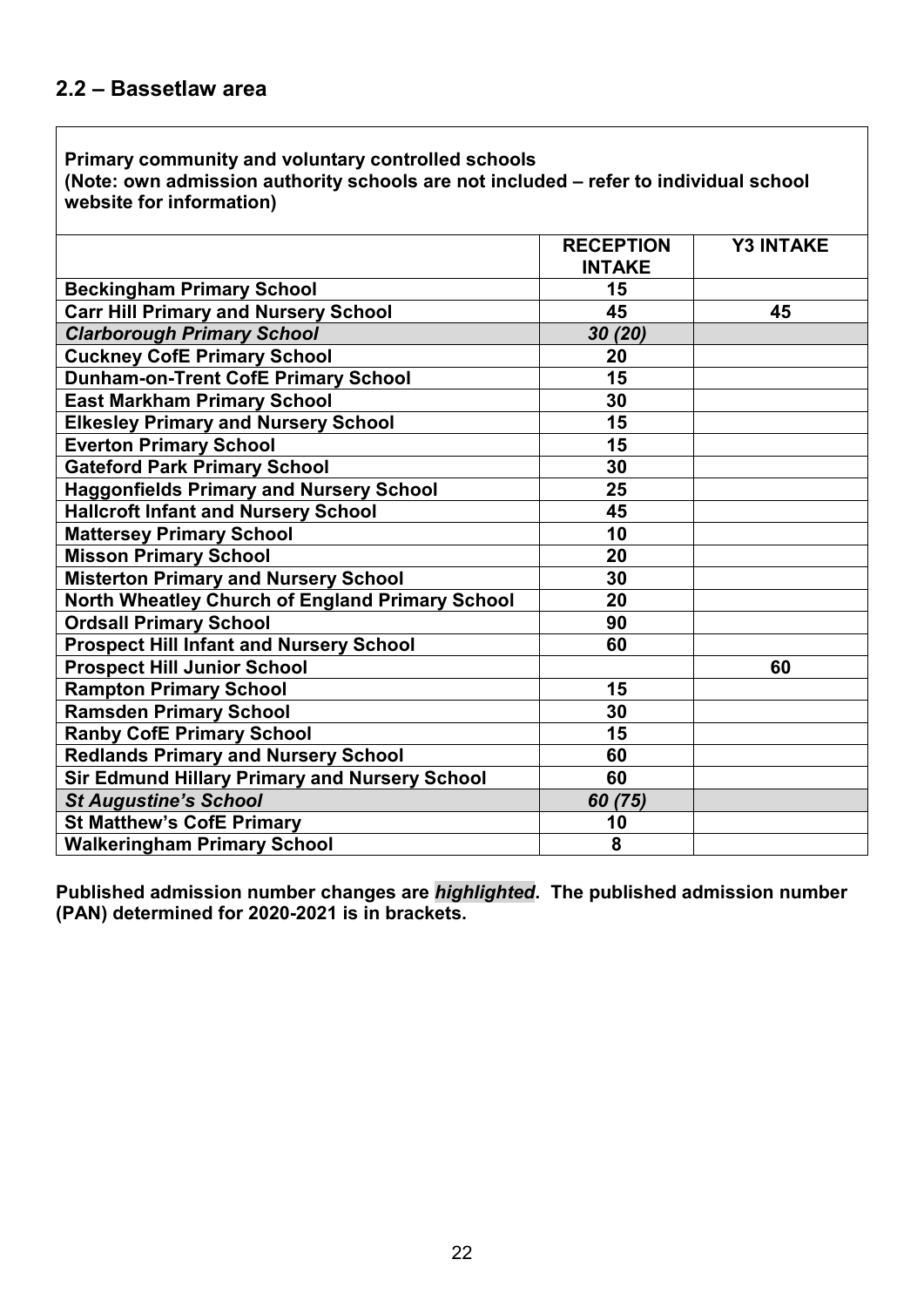**(Note: own admission authority schools are not included – refer to individual school website for information)**

|                                                   | <b>RECEPTION</b><br><b>INTAKE</b> | <b>Y3 INTAKE</b> |
|---------------------------------------------------|-----------------------------------|------------------|
|                                                   |                                   |                  |
| <b>Albany Infant and Nursery School</b>           | 60                                |                  |
| <b>Albany Junior School</b>                       |                                   | 60               |
| <b>Beeston Rylands Junior School</b>              |                                   | 50               |
| <b>Bramcote Hills Primary School</b>              | 60                                |                  |
| <b>Brinsley Primary and Nursery School</b>        | 30                                |                  |
| <b>Brookhill Leys Primary and Nursery School</b>  | 60                                |                  |
| <b>Eskdale Junior School</b>                      |                                   | 70               |
| <b>Greasley Beauvale Primary School</b>           | 55                                |                  |
| <b>John Clifford Primary School</b>               | 60                                |                  |
| <b>Lawrence View Primary and Nursery School</b>   | 30                                |                  |
| <b>Round Hill Primary School</b>                  | 75                                |                  |
| <b>Springbank Primary School</b>                  | 30                                |                  |
| <b>St John's CofE Primary School</b>              | 15                                |                  |
| <b>The Lanes Primary School</b>                   | 90                                |                  |
| <b>Toton Banks Road Infant and Nursery School</b> | 60                                |                  |
| <b>Toton Bispham Drive Junior School</b>          |                                   | 60               |
| <b>Trent Vale Infant School</b>                   | 50                                |                  |
| <b>Trowell CofE Primary School</b>                | 30                                |                  |
| <b>Wadsworth Fields Primary School</b>            | 50                                |                  |
| <b>William Lilley Infant and Nursery School</b>   | 60                                |                  |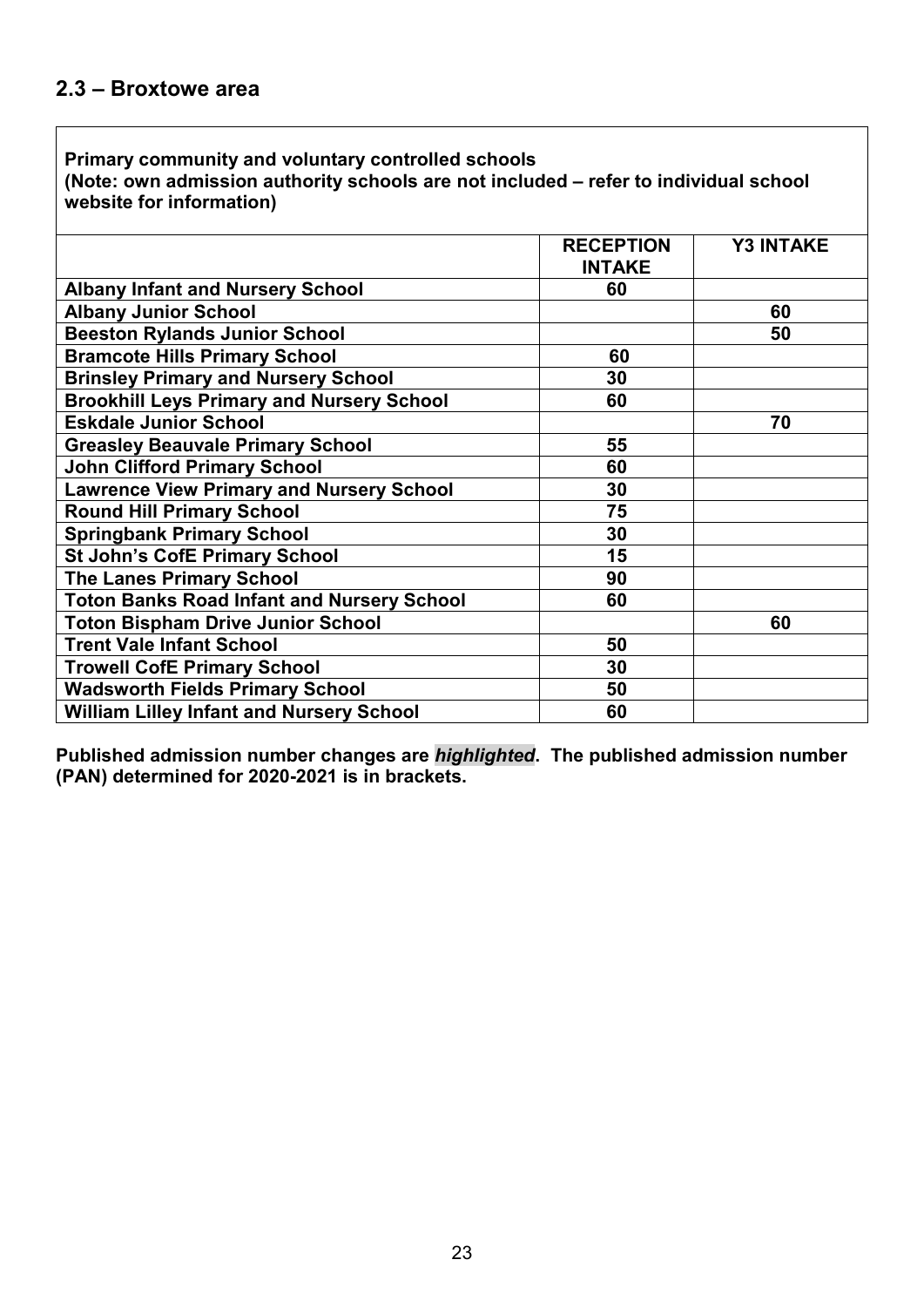**Primary community and voluntary controlled schools (Note: own admission authority schools are not included – refer to individual school website for information)**

|                                                    | <b>RECEPTION</b> | <b>Y3 INTAKE</b> |
|----------------------------------------------------|------------------|------------------|
|                                                    | <b>INTAKE</b>    |                  |
| <b>Abbey Gates Primary School</b>                  | 30               |                  |
| <b>All Hallows CofE Primary School</b>             | 30               |                  |
| <b>Arno Vale Junior School</b>                     |                  | 60               |
| <b>Arnold Mill Primary and Nursery School</b>      | 45               |                  |
| <b>Arnold View Primary School</b>                  | 45               |                  |
| <b>Arnold Woodthorpe Infant School</b>             | 60               |                  |
| <b>Coppice Farm Primary School</b>                 | 30               |                  |
| <b>Hawthorne Primary and Nursery School</b>        | 30               |                  |
| <b>Lambley Primary School</b>                      | 30               |                  |
| <b>Manor Park Infant and Nursery School</b>        | 60               |                  |
| <b>Mapperley Plains Primary and Nursery School</b> | 45               |                  |
| <b>Newstead Primary and Nursery School</b>         | 20               |                  |
| <b>Phoenix Infant and Nursery School</b>           | 60               |                  |
| <b>Pinewood Infant and Nursery School</b>          | 60               |                  |
| <b>Priory Junior School</b>                        |                  | 60               |
| <b>St Wilfrid's CofE Primary School</b>            | 30               |                  |
| <b>Standhill Infants' School</b>                   | 45               |                  |
| <b>Stanhope Primary and Nursery School</b>         | 60               |                  |
| <b>Westdale Infant School</b>                      | 60               |                  |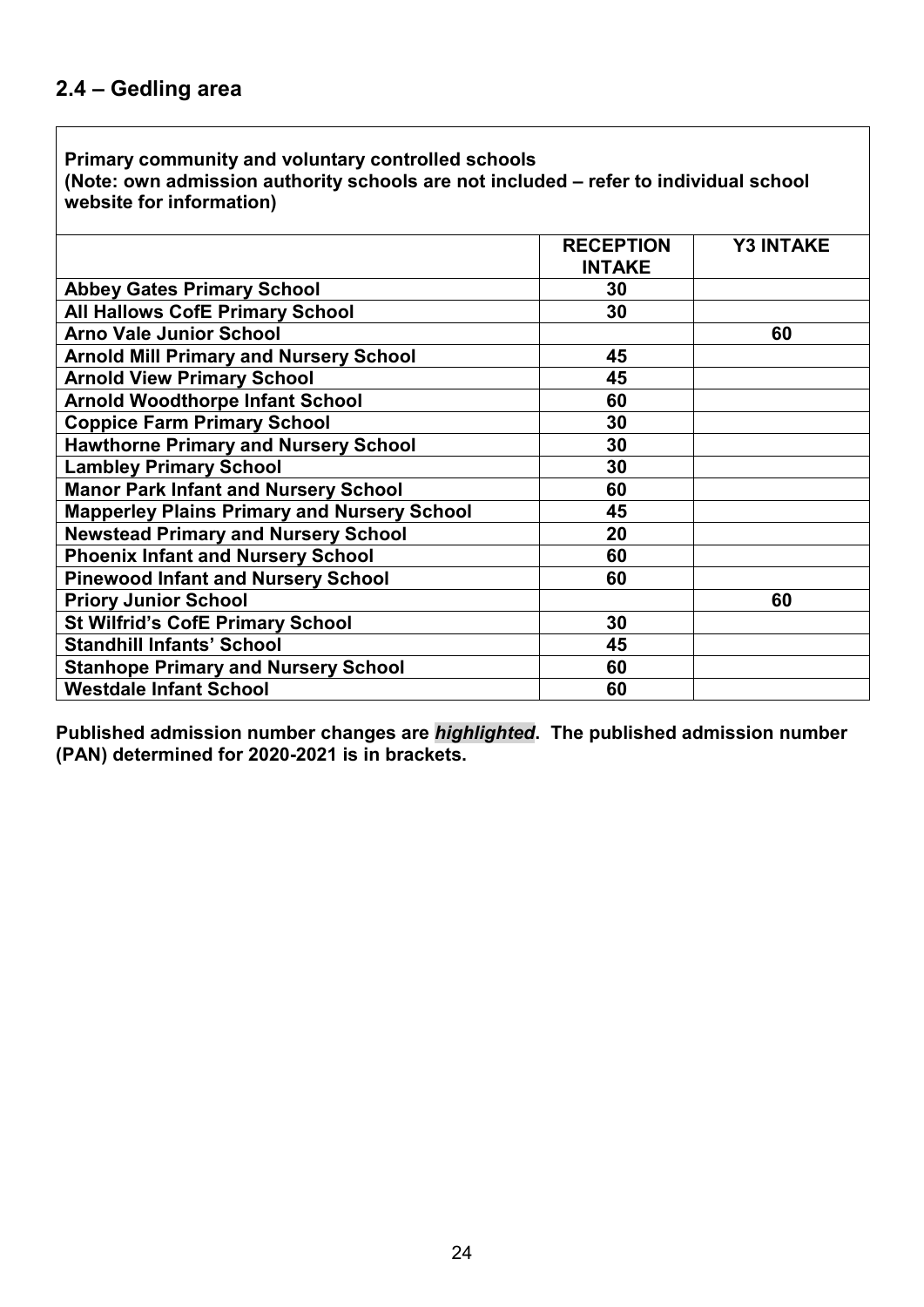**(Note: own admission authority schools are not included – refer to individual school website for information)**

|                                                       | <b>RECEPTION</b> | <b>Y3 INTAKE</b> |
|-------------------------------------------------------|------------------|------------------|
|                                                       | <b>INTAKE</b>    |                  |
| <b>Abbey Primary School</b>                           | 60               |                  |
| <b>Asquith Primary School</b>                         | 45               |                  |
| <b>Berry Hill Primary School</b>                      | 60               |                  |
| <b>Church Vale Primary School and Foundation Unit</b> | 30               |                  |
| <b>Crescent Primary School</b>                        | 60               |                  |
| <b>Eastlands Junior School (Welbeck Federation of</b> |                  | 40               |
| Schools)                                              |                  |                  |
| <b>Farmilo Primary School and Nursery</b>             | 45               |                  |
| <b>Forest Town Primary School</b>                     | 60               |                  |
| <b>Heatherley Primary School</b>                      | 45               |                  |
| <b>Heathlands Primary School</b>                      | 25               |                  |
| <b>Hetts Lane Infant and Nursery School</b>           | 60               |                  |
| <b>High Oakham Primary School</b>                     | 60               |                  |
| <b>Holly Primary School</b>                           | 40               |                  |
| <b>Intake Farm Primary School</b>                     | 30               |                  |
| <b>John T Rice Infant and Nursery School</b>          | 50               |                  |
| <b>King Edward Primary and Nursery School</b>         | 60 (90)          |                  |
| <b>Leas Park Junior School</b>                        |                  | 70               |
| <b>Netherfield Infant School</b>                      | 40               |                  |
| <b>Nettleworth Infant and Nursery School</b>          | 70               |                  |
| <b>Newlands Junior School</b>                         |                  | 60               |
| <b>Northfield Primary and Nursery School</b>          | 60               |                  |
| <b>Sherwood Junior School</b>                         |                  | 60               |
| <b>St Edmund's CofE Primary School</b>                | 30               |                  |
| <b>Sutton Road Primary School</b>                     | 90               |                  |
| <b>Wynndale Primary School</b>                        | 30               |                  |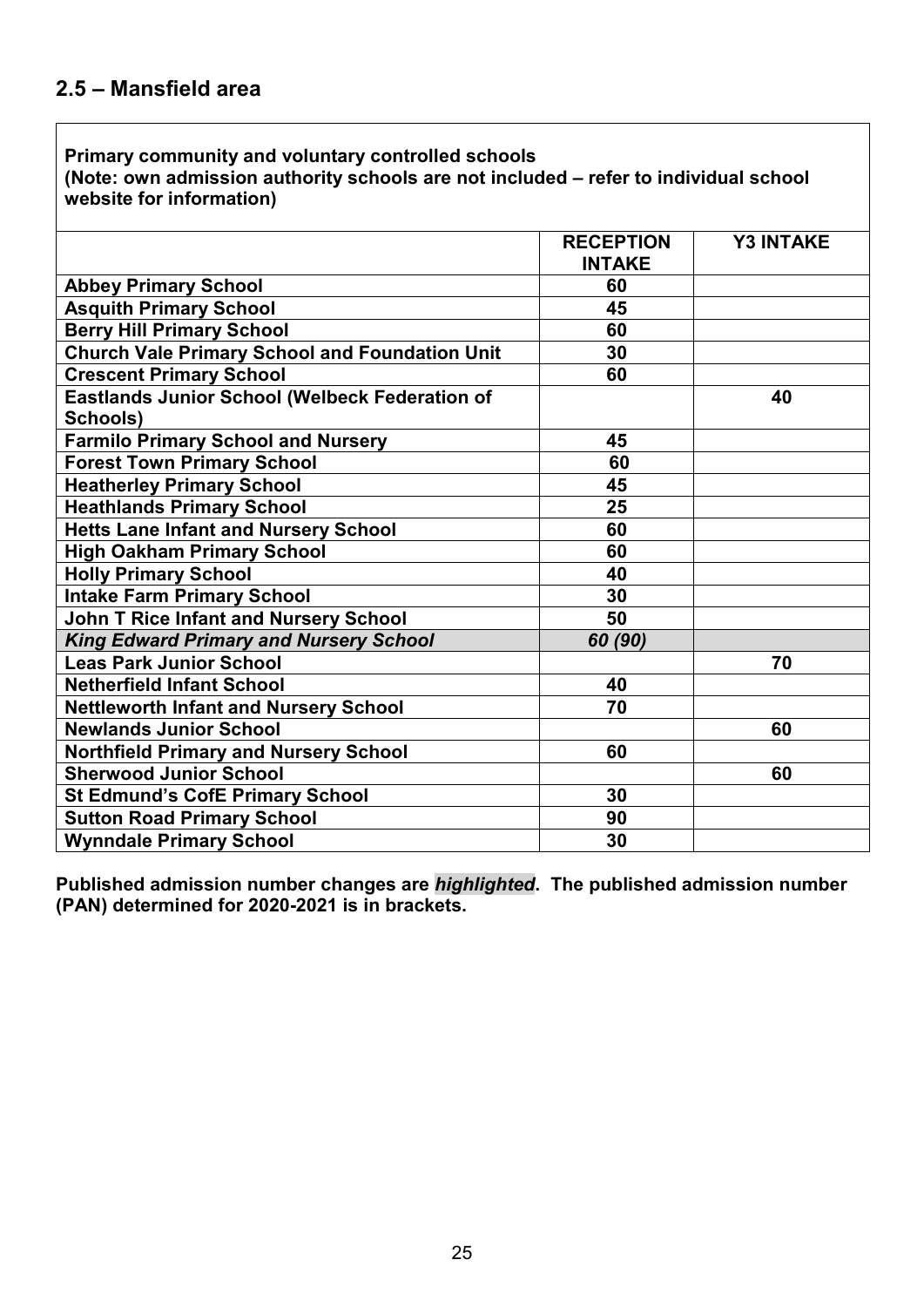**(Note: own admission authority schools are not included – refer to individual school website for information)**

|                                                   | <b>RECEPTION</b><br><b>INTAKE</b> | <b>Y3 INTAKE</b> |
|---------------------------------------------------|-----------------------------------|------------------|
| <b>Blidworth Oaks Primary School</b>              | 45                                |                  |
| <b>Caunton Dean Hole CofE Primary School</b>      | 8(10)                             |                  |
| <b>Chuter Ede Primary School</b>                  | 90                                |                  |
| <b>Coddington CofE Primary and Nursery School</b> | 60                                |                  |
| <b>Halam CofE Primary School</b>                  | 15                                |                  |
| <b>John Blow Primary School</b>                   | 30                                |                  |
| <b>John Hunt Primary School</b>                   | 60                                |                  |
| King Edwin Primary and Nursery School             | 60                                |                  |
| <b>Kirklington Primary School</b>                 | 15                                |                  |
| <b>Kneesall CofE Primary School</b>               | 15                                |                  |
| <b>Lake View Primary and Nursery School</b>       | 30                                |                  |
| <b>Lovers Lane Primary and Nursery School</b>     | 30                                |                  |
| Lowe's Wong Anglican Methodist Junior             |                                   | 100              |
| <b>Lowe's Wong Infant School</b>                  | 70                                |                  |
| <b>Manners Sutton Primary School</b>              | 8                                 |                  |
| <b>Maun Infant and Nursery School</b>             | 60                                |                  |
| <b>Mount CofE Primary and Nursery School</b>      | 30                                |                  |
| <b>Muskham Primary School</b>                     | 30                                |                  |
| <b>North Clifton Primary School</b>               | 8                                 |                  |
| <b>Norwell CofE Primary School</b>                | 10                                |                  |
| <b>Queen Eleanor Primary School</b>               | 10                                |                  |
| <b>Ravenshead CofE Primary School</b>             | 60                                |                  |
| <b>Sutton-on-Trent Primary and Nursery School</b> | 20                                |                  |
| <b>Walesby CofE Primary School</b>                | 20                                |                  |
| <b>Winthorpe Primary School</b>                   | 15                                |                  |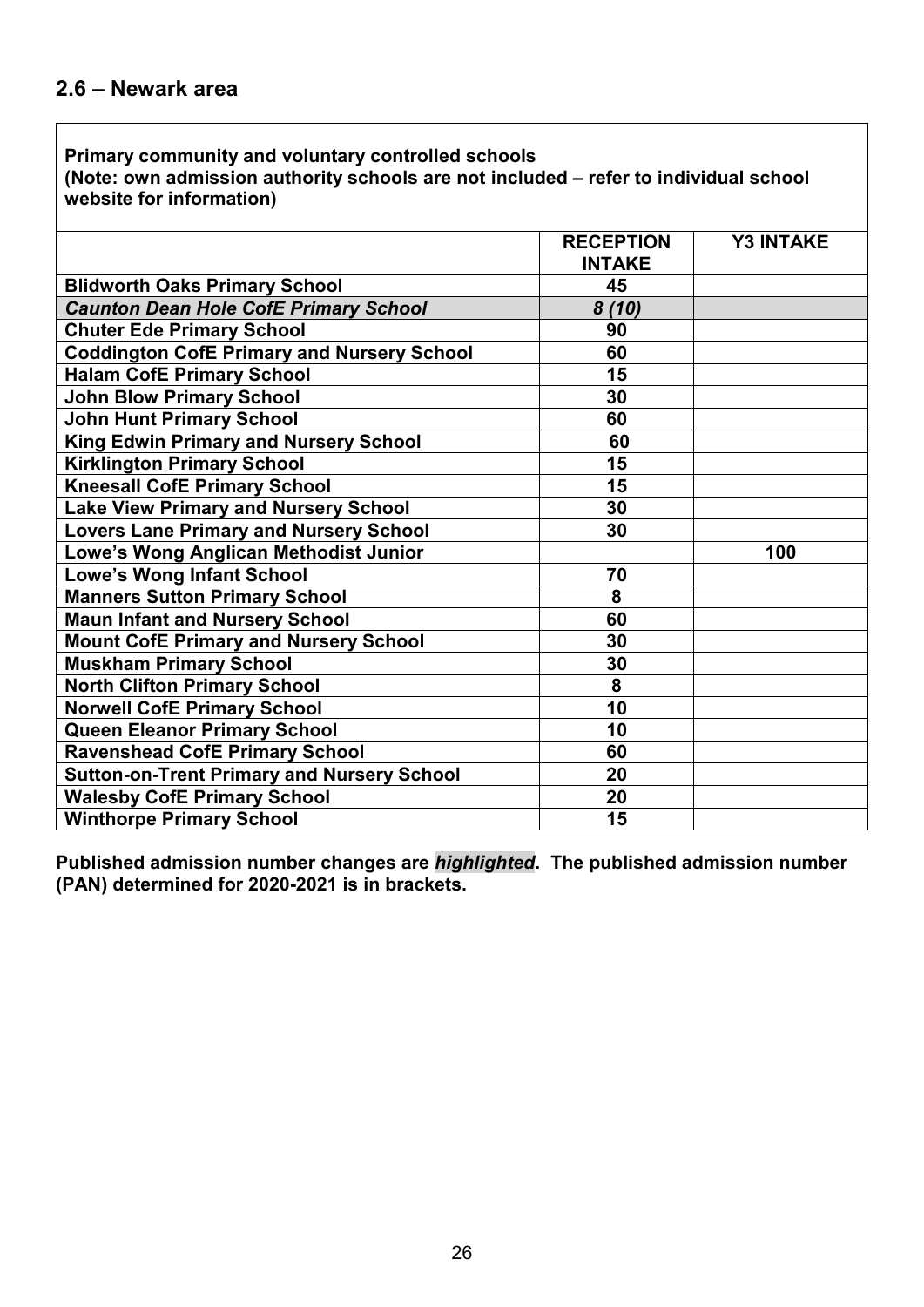**(Note: own admission authority schools are not included – refer to individual school website for information)**

|                                                | <b>RECEPTION</b> | <b>Y3 INTAKE</b> |
|------------------------------------------------|------------------|------------------|
|                                                | <b>INTAKE</b>    |                  |
| <b>Abbey Road Primary School</b>               | 60               |                  |
| <b>Brookside Primary School</b>                | 45               |                  |
| <b>Bunny CofE Primary School</b>               | 15               |                  |
| <b>Carnarvon Primary School</b>                | 70               |                  |
| <b>Costock CofE Primary School</b>             | 15               |                  |
| <b>Gotham Primary School</b>                   | 30               |                  |
| <b>James Peacock Infant and Nursery School</b> | 90               |                  |
| <b>Jesse Gray Primary School</b>               | 60               |                  |
| <b>Kinoulton Primary School</b>                | 20               |                  |
| <b>Lady Bay Primary School</b>                 | 60               |                  |
| <b>Langar CofE Primary School</b>              | 15               |                  |
| <b>Lantern Lane Primary and Nursery School</b> | 60               |                  |
| <b>Normanton-on-Soar Primary School</b>        | 15               |                  |
| <b>Orston Primary School</b>                   | 25               |                  |
| Radcliffe-on-Trent Infant and Nursery School   | 90               |                  |
| <b>Radcliffe-on-Trent Junior School</b>        |                  | 70               |
| <b>St Peter's Cof E Junior School</b>          |                  | 90               |
| <b>Sutton Bonington Primary School</b>         | 30               |                  |
| <b>West Bridgford Infant School</b>            | 81               |                  |
| <b>West Bridgford Junior School</b>            |                  | 85               |
| <b>Willoughby Primary School</b>               | 7                |                  |
| <b>Willow Brook Primary School</b>             | 30               |                  |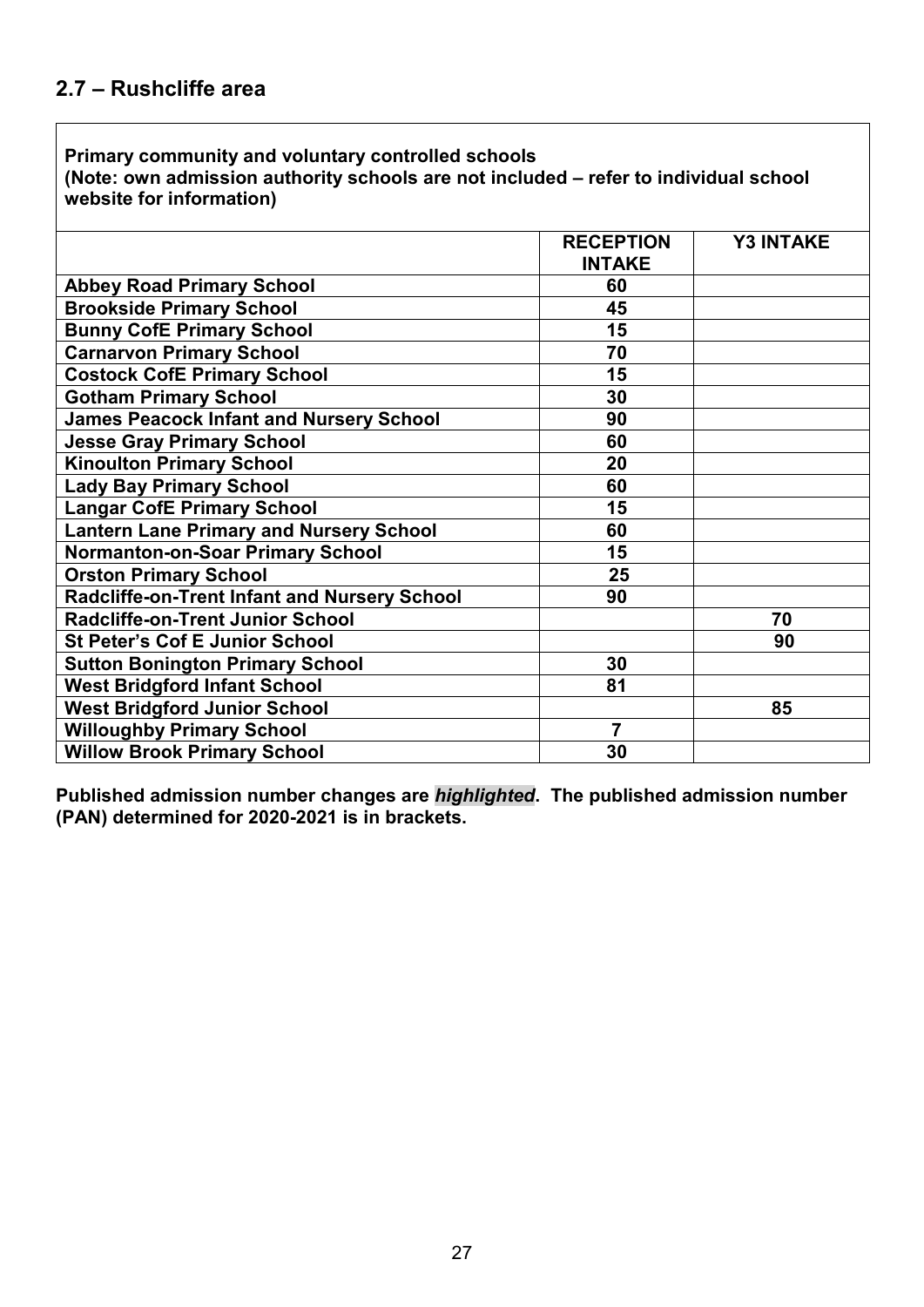# **Section 3 - qualifying scheme: how we coordinate the arrangements for the admission of pupils to primary and secondary schools in Nottinghamshire**

**The scheme is for admission at the normal time, for example starting primary school, moving to junior school, moving to secondary school or transferring to a school with an atypical age of admission.**

## **3.1 Introduction**

- a. This section outlines how Nottinghamshire County Council coordinates arrangements for admissions to all maintained schools and academies. Coordinated schemes are intended to simplify the admission process for parents whilst reducing the likelihood of any child being left without a school place. Coordination helps to ensure that, as far as is reasonably practicable, every parent of a child living in a local authority area who has applied to a maintained school or academy school is sent one, and only one, offer of a school place by the local authority where they live (the home authority).
- b. Atypical schools are those which admit children at the beginning of the key stage 4 or the preceding year (that is, year 9 or year 10). All local authorities must inform parents of pupils that they may apply in the offer year to be admitted to the relevant age group of a school with an atypical age. Nottinghamshire does not have any schools of this type but coordinates admission applications for Nottinghamshire residents wishing to apply for schools outside the area.
- c. Children do not automatically transfer to reception from early years provision or nursery and parents must apply for a school place. Similarly, children attending an infant school do not automatically transfer to the junior/primary phase of education and parents must make an application.
- d. Parents of children who live in Nottinghamshire can state up to four preferences for any maintained school or academy school, either in Nottinghamshire (home authority) or any other school in another local authority area.
- e. Nottinghamshire County Council's coordinated scheme is relevant for:
	- children starting school for the first time (reception intake)
	- children transferring from infant school to junior education (Y3 intake)
	- children transferring from primary phase to secondary education (Y7 intake)
	- children applying to transfer to a school with an atypical age of admission, e.g. studio schools or university technology colleges (UTCs) (Y9/Y10 intake).

These are known as 'normal admissions rounds'.

- f. In all other cases, applications for admission are known as 'in-year admissions' and these are described in section 4.
- g. Nottinghamshire County Council will work with other local authorities and all other own admission authority schools. Our neighbouring local authorities are: Derbyshire, Doncaster, Leicestershire, Lincolnshire, North Lincolnshire, Nottingham City and Rotherham.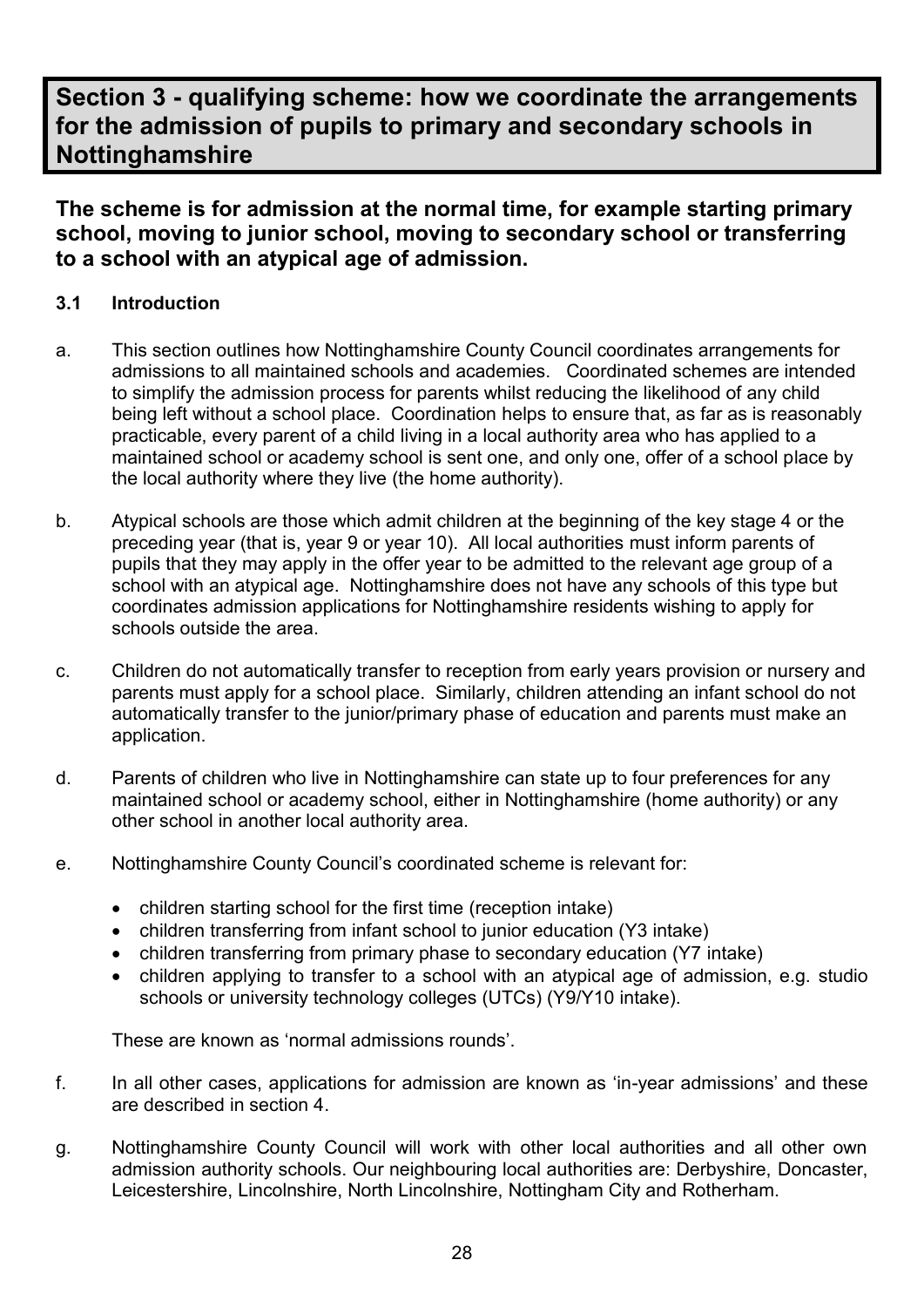- h. Nottinghamshire residents will receive a decision about a place only from Nottinghamshire County Council.
- i. All offers of a place by Nottinghamshire County Council during the normal admissions round will be made as shown in the timetables outlined in this scheme.

## **3.2 Applying for a school place**

- a. Parents of children who live in Nottinghamshire and make an application for admission to any school must apply to Nottinghamshire County Council. Parents can apply online, by telephone or by completing a paper application form.
- b. All other applicants must apply to their home local authority (the area where they live).
- c. Parents will be invited to state up to **four** preferences in the order they most prefer and give reasons for those preferences. Preference order will not be revealed to other admission authorities. Parents should include any additional information the admission authority may need in order to consider their preferences fully.
- d. Some academy, foundation, free, studio, trust, voluntary aided or voluntary controlled schools require additional information (see relevant admissions criteria) in order to apply their oversubscription criteria. This may include completion of a supplementary form or other written evidence, for example, from a minister to demonstrate commitment to religion.
- e. The supplementary form is not a legal application for admission to a school and parents must complete the home local authority application.
- f. Supplementary forms and additional supporting information should be returned to the relevant admission authority before the closing date.

#### **3.3 How applications are processed**

- a. Nottinghamshire County Council will collate all applications and exchange information with other admission authorities.
- b. Nottinghamshire County Council will first exchange information about preferences for schools outside of Nottinghamshire with relevant local authorities.
- c. Following receipt of information from other local authorities, Nottinghamshire County Council will then send details of the preferences to other own admission authority schools within Nottinghamshire.
- d. Each admission authority will then apply their published admission oversubscription criteria to all preferences to rank in priority order.
- e. Own admission authority schools within Nottinghamshire will return all preferences in rank order of priority.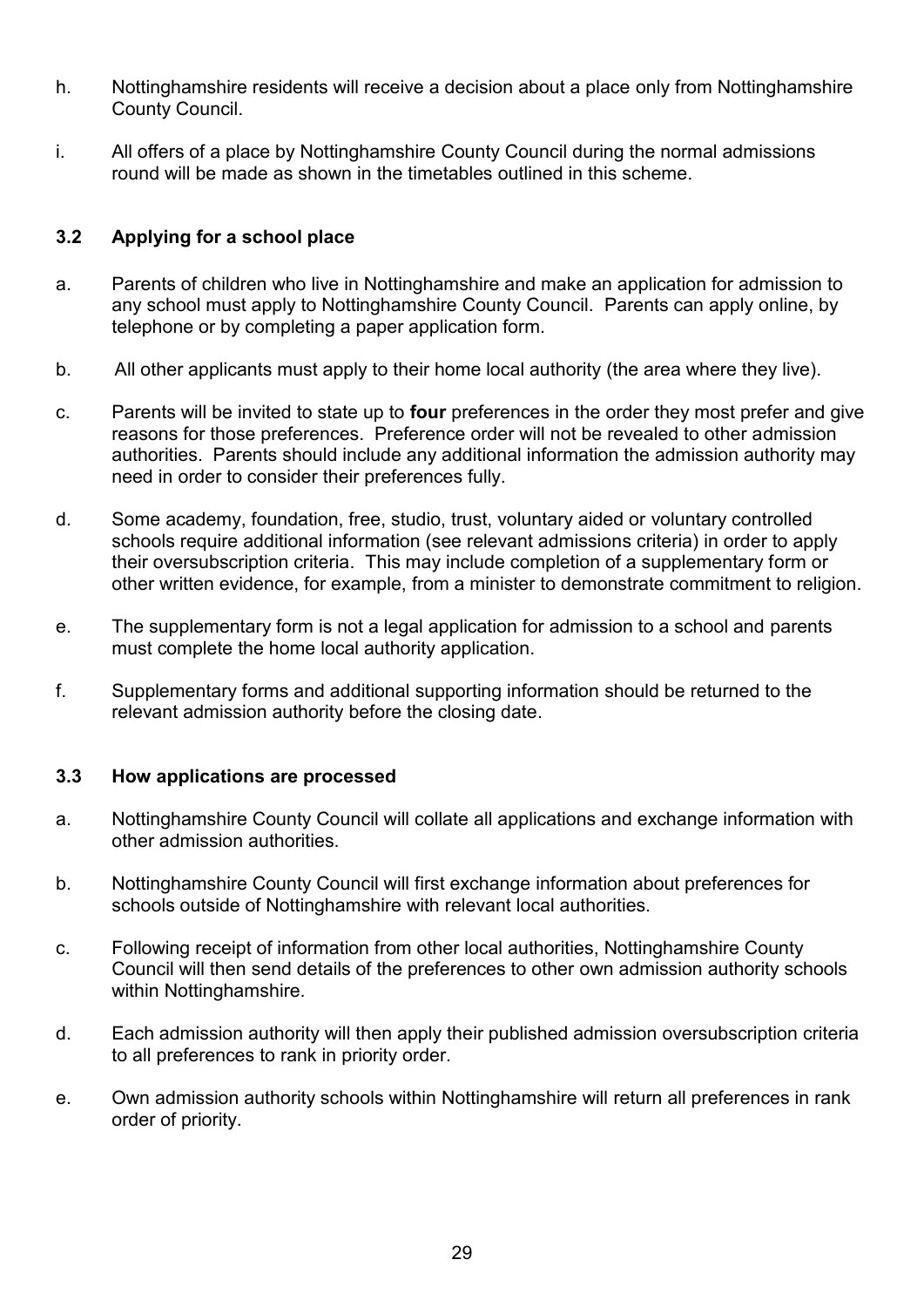f. Nottinghamshire County Council will identify whether, or not, a place can be offered at a Nottinghamshire school based on the preference and the oversubscription criteria (rank order). Nottinghamshire County Council will inform other local authorities about decisions for their residents and will receive notification from other local authorities whether, or not, any places can be offered to Nottinghamshire residents.

#### **3.4 Provisional offers**

- a. Following exchange of offer information with other local authorities, Nottinghamshire County Council will identify all those preferences which can be met.
- b. Where more than one place can be offered for a particular child, Nottinghamshire County Council will provisionally allocate the highest preference and any lower preferences will be withdrawn. This may create vacancies at other schools. The process of information exchange with other local authorities is repeated to ensure the highest preference possible can be allocated for each child.
- c. Nottinghamshire County Council will inform other local authorities about final decisions for their residents and will receive notification from other local authorities about final decisions for Nottinghamshire residents.

#### **3.5 Final offer process**

Nottinghamshire County Council will identify an alternative offer for Nottinghamshire residents if it is not possible to meet any of their preferences.

#### **3.6 Informing parents**

- a. Nottinghamshire County Council will inform all Nottinghamshire residents on offer day of the outcome of their application. Nottinghamshire residents who applied online using Nottinghamshire County Council's online application system can access their outcome on offer day and an email will be sent, unless the applicant opted to receive a letter. For parents who applied by telephone or by completing a paper application, letters will be posted second class on offer day and no outcomes can be given over the telephone. Children moving out of Nottinghamshire will receive an outcome from the new home local authority. Any parent whose child is refused a school place has the right of appeal to an independent panel for any higher preferences than the allocated place.
- b. Some admission authorities may withdraw a place where parents do not accept the offer within fourteen days. Parents are advised not to decline any offer of a school place until an alternative allocation has been made. For Nottinghamshire residents, Nottinghamshire County Council will not process rejections of school places unless a school place has been secured at an alternative school.

#### **3.7 Waiting lists**

- a. **During a normal admissions round** where an application has been refused and the number of applications received is greater than the number of places available, waiting lists will be maintained from offer day.
- b. Children's names are only placed on a waiting list for any school that the parent has ranked higher than the school that has been allocated. If a place is subsequently allocated the child's name will be removed from the waiting list for any lower preferences.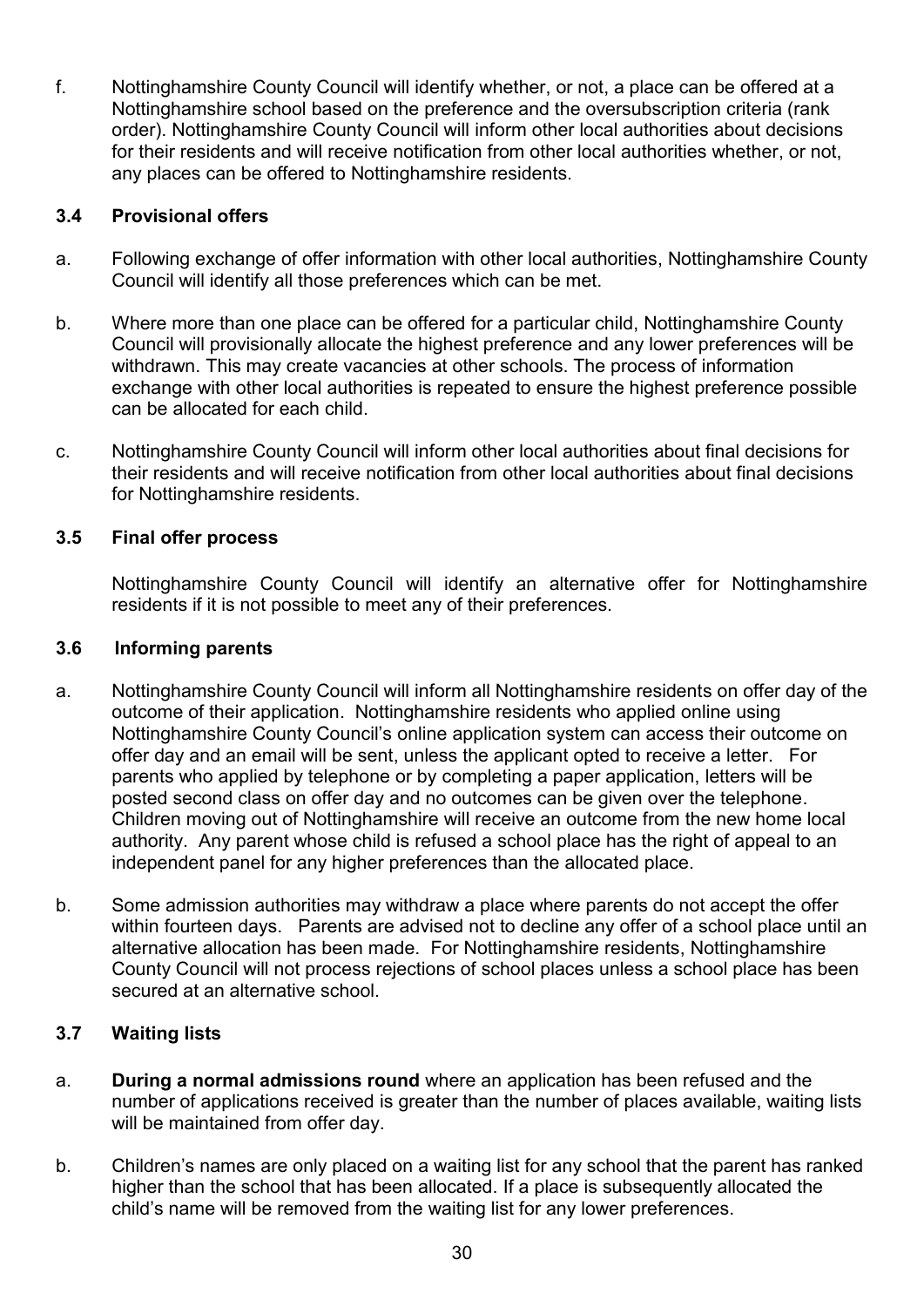- c. Priority on the waiting list will be decided by reference to the admission oversubscription criteria and not by the date an application was received.
- d. All admission authorities must maintain a waiting list until at least 31 December, as required by the School Admissions Code. For all community and voluntary controlled schools within Nottinghamshire, waiting lists are maintained until 31 May. Being on a waiting list does not mean that a place will eventually become available.

#### **3.8 Late applications – normal admissions rounds only**

- a. Applications received from parents after the closing date may be considered by Nottinghamshire County Council as on time, with the agreement of the relevant admission authority and only in the following circumstances:
	- relocation into the area of Nottinghamshire County Council from another local authority area
	- relocation within Nottinghamshire
	- exceptional reasons for missing the closing date, for example, family bereavement, hospitalisation or family trauma.

Information outlining why the application was late, together with evidence of relocation, must be provided by:

- **30 November 2020** for children transferring from primary phase to secondary education and atypical schools
- **10 February 2021** for children starting school for the first time and for children transferring from infant school to junior education.
- b. Late applications and changes to preference order received after the dates outlined above but before **31 August 2021** will be considered after national offer day. This will be after all on time applications have been processed and decisions have been sent to parents. A maximum of 4 preferences can be processed as late on an application at any one time and parents must wait for the outcome for these preferences before making further changes.

Any applications received after **1 September 2021** will be processed as in-year applications (see section 4).

#### **3.9 Applications not received – normal admission rounds only**

For known children living in Nottinghamshire **on 31 August 2021** where no application has been received and educational provision elsewhere has not been confirmed for children:

- transferring from infant school to junior education
- transferring from primary phase to secondary education

Nottinghamshire County Council will identify the next closest Nottinghamshire school to the child's home address with an available place and send an offer of a school place.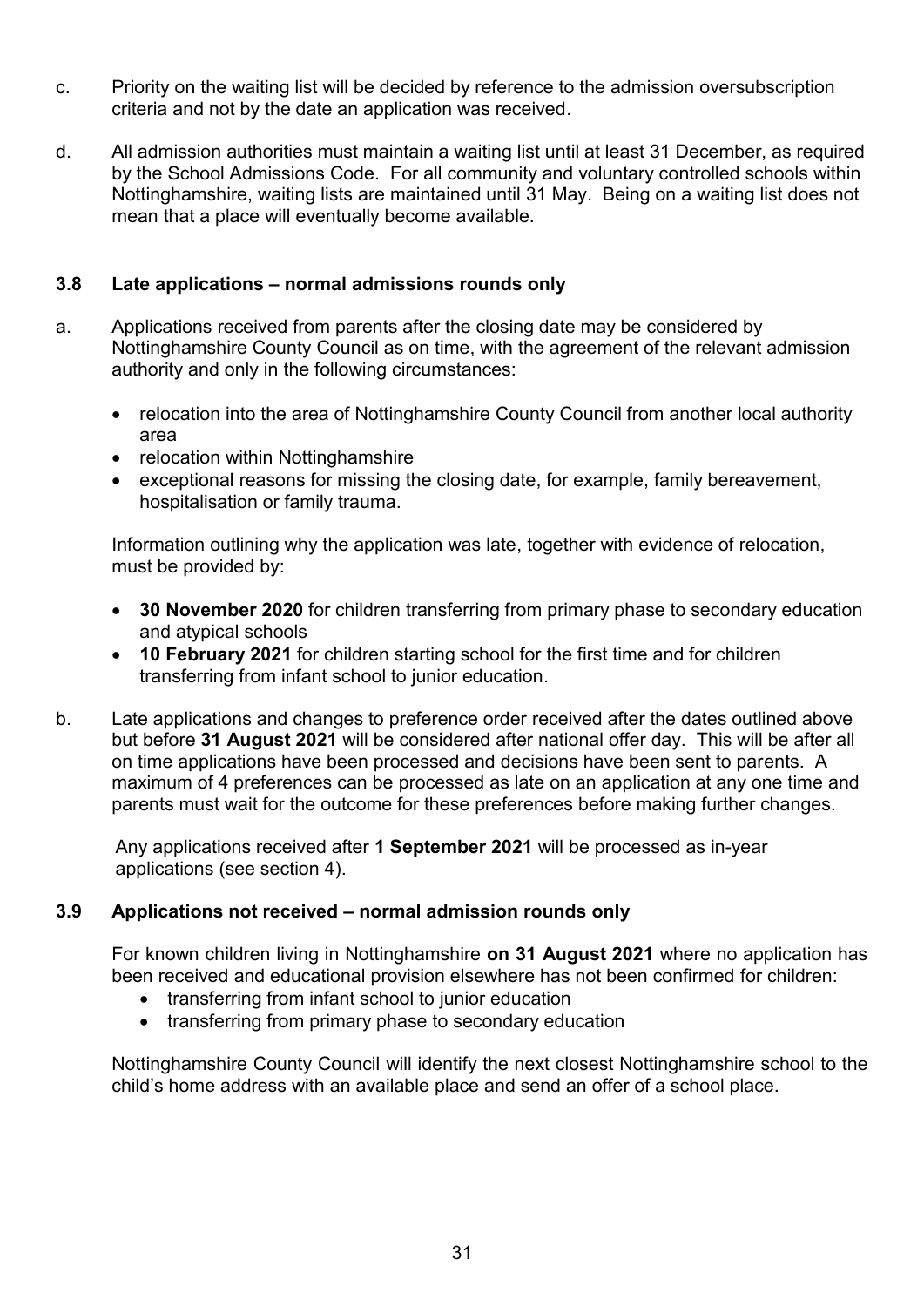# **3.10 PRIMARY COORDINATED SCHEME 2021-2022**

**This scheme is relevant for children who will be starting primary school for the first time (reception) or transferring from infant (year 2) to junior/primary school (year 3).**

| Timetable for coordinated admission arrangements |                                                                        |                                                                                                                                                                                                                                                                                             |
|--------------------------------------------------|------------------------------------------------------------------------|---------------------------------------------------------------------------------------------------------------------------------------------------------------------------------------------------------------------------------------------------------------------------------------------|
| <b>Stage</b>                                     | <b>Dates</b>                                                           | <b>Action</b>                                                                                                                                                                                                                                                                               |
| 1                                                | From Monday 9 November<br>2020                                         | Information about applying for a school place available to parents                                                                                                                                                                                                                          |
| $\mathbf{2}$                                     | Friday 15 January 2021                                                 | Closing date for applications and any supplementary or supporting<br>information, including any special circumstances                                                                                                                                                                       |
| $\mathbf{3}$                                     | By Monday 1 February 2021                                              | <b>Exchange of application information</b> between Nottinghamshire County<br>Council and other local authorities for schools in their area                                                                                                                                                  |
| 4                                                | By Wednesday 10 February<br>2021                                       | Nottinghamshire County Council sends application information to own<br>admission authority schools within Nottinghamshire                                                                                                                                                                   |
| $5\phantom{1}$                                   | <b>Wednesday 10 February</b><br>2021                                   | Last date for exceptional late applications and changes to preference<br>to be received by Nottinghamshire County Council in order for a<br>decision to be made whether the application can be considered as on<br>time. Proof of address to be received where relevant.                    |
| 6                                                | By Monday 15 March 2021<br>by 12 noon                                  | Own admission authority schools return all preferences in rank order of<br>priority to Nottinghamshire County Council                                                                                                                                                                       |
| $\overline{7}$                                   | <b>Between Wednesday 17</b><br>March 2021 and Thursday 1<br>April 2021 | Nottinghamshire County Council makes provisional decisions taking into<br>account the ranking of preferences and informs other local authorities of<br>these provisional decisions                                                                                                          |
| 8                                                | By Wednesday 7 April 2021                                              | Nottinghamshire County Council informs other local authorities of final<br>allocations                                                                                                                                                                                                      |
| 9                                                | By Friday 9 April 2021                                                 | Nottinghamshire County Council identifies any Nottinghamshire resident<br>requiring an alternative offer (applicants who applied on time where none of<br>their preferences could be met)                                                                                                   |
| 10                                               | Thursday 15 April 2021                                                 | Nottinghamshire County Council informs all Nottinghamshire schools of<br>final allocations                                                                                                                                                                                                  |
| 11                                               | Friday 16 April 2021                                                   | Offers communicated to Nottinghamshire parents including offers on<br>behalf of own admission authority schools and schools within other local<br>authorities. Emails sent to Nottinghamshire parents who applied online and<br>opted to receive an email. Letters are posted second class. |
| 12                                               | <b>Appeals</b>                                                         | Primary appeals will begin from May 2021 onwards                                                                                                                                                                                                                                            |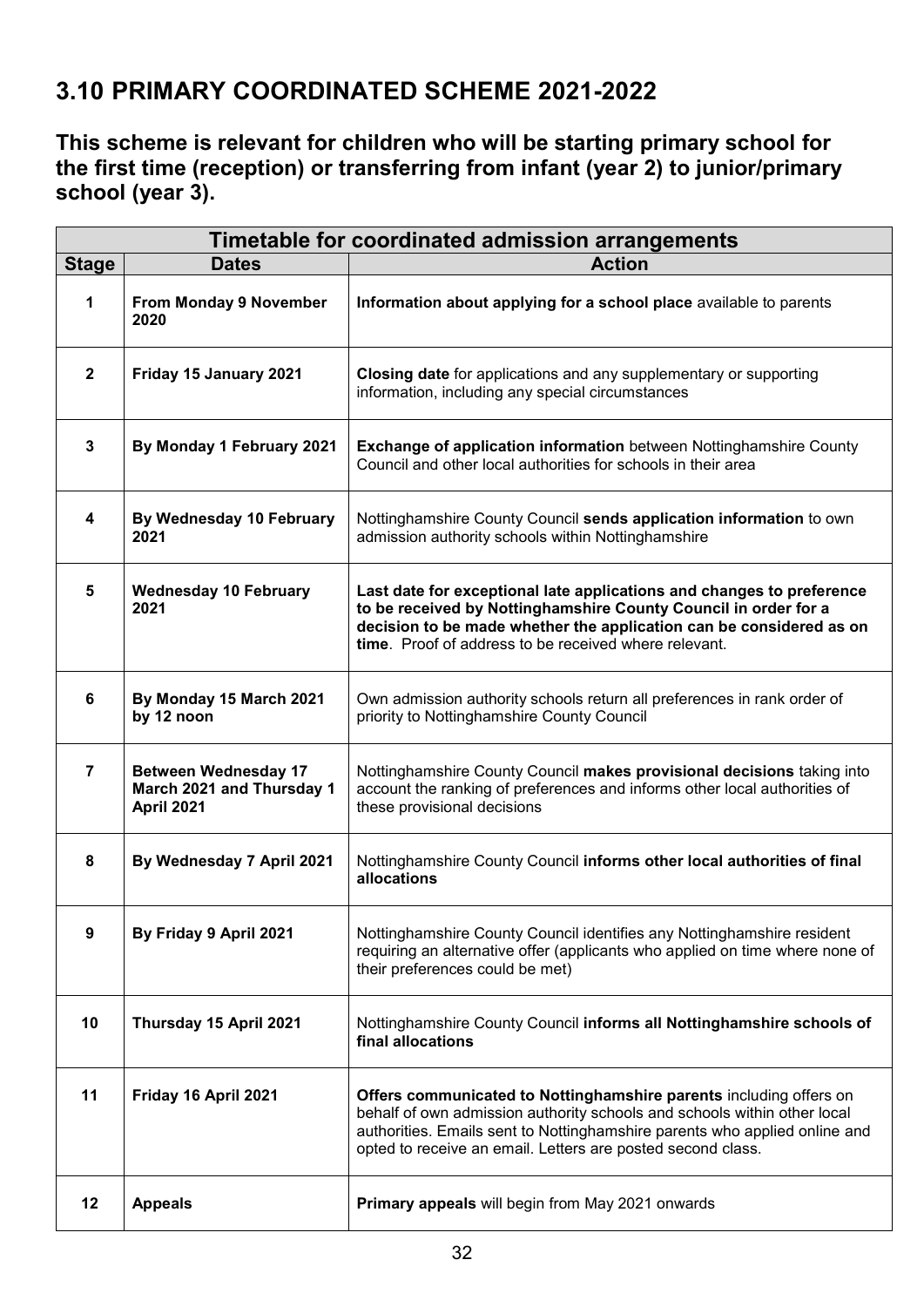# **3.11 SECONDARY COORDINATED SCHEME 2021-2022**

**This scheme is relevant for children transferring from primary school (year 6) to secondary school (year 7) or children transferring to an atypical school in year 9 or year 10.**

| Timetable for coordinated admission arrangements |                                                                                      |                                                                                                                                                                                                                                                                                             |
|--------------------------------------------------|--------------------------------------------------------------------------------------|---------------------------------------------------------------------------------------------------------------------------------------------------------------------------------------------------------------------------------------------------------------------------------------------|
| <b>Stage</b>                                     | <b>Dates</b>                                                                         | <b>Action</b>                                                                                                                                                                                                                                                                               |
| 1                                                | From Monday 10<br>August 2020                                                        | Information about applying for a school place available to parents                                                                                                                                                                                                                          |
| 2                                                | <b>Saturday 31 October</b><br>2020                                                   | Closing date for applications and any supplementary or supporting information,<br>including any special circumstances                                                                                                                                                                       |
| 3                                                | By Wednesday 11<br>November 2020                                                     | Exchange of application information between Nottinghamshire County Council and<br>other local authorities for schools in their area                                                                                                                                                         |
| 4                                                | <b>Monday 30 November</b><br>2020                                                    | Last date for exceptional late applications and changes to preference to be<br>received by Nottinghamshire County Council in order for a decision to be made<br>whether the application can be considered as on time. Proof of address to be<br>received where relevant.                    |
| 5                                                | <b>By Friday 4 December</b><br>2020                                                  | Nottinghamshire County Council sends application information to own admission<br>authority schools within Nottinghamshire                                                                                                                                                                   |
| 6                                                | By Friday 22 January<br>2021 by 12 noon                                              | Own admission authority schools return all preferences in rank order of priority to<br>Nottinghamshire County Council                                                                                                                                                                       |
| 7                                                | <b>Between Monday 25</b><br>January 2021 and<br><b>Wednesday 17</b><br>February 2021 | Nottinghamshire County Council makes provisional decisions taking into account the<br>ranking of preferences and informs other local authorities of these provisional decisions                                                                                                             |
| 8                                                | By Friday 19 February<br>2021                                                        | Nottinghamshire County Council informs other local authorities of final allocations                                                                                                                                                                                                         |
| 9                                                | By Tuesday 23<br>February 2021                                                       | Nottinghamshire County Council identifies any Nottinghamshire resident requiring an<br>alternative offer (applicants who applied on time where none of their preferences could<br>be met)                                                                                                   |
| 10                                               | Friday 26 February<br>2021                                                           | Nottinghamshire County Council informs all Nottinghamshire schools of final<br>allocations                                                                                                                                                                                                  |
| 11                                               | Monday 1 March 2021                                                                  | Offers communicated to Nottinghamshire parents including offers on behalf of own<br>admission authority schools and schools within other local authorities. Emails sent to<br>Nottinghamshire parents who applied online and opted to receive an email. Letters are<br>posted second class. |
| 12                                               | <b>Appeals</b>                                                                       | Secondary appeals will begin from April 2021 onwards                                                                                                                                                                                                                                        |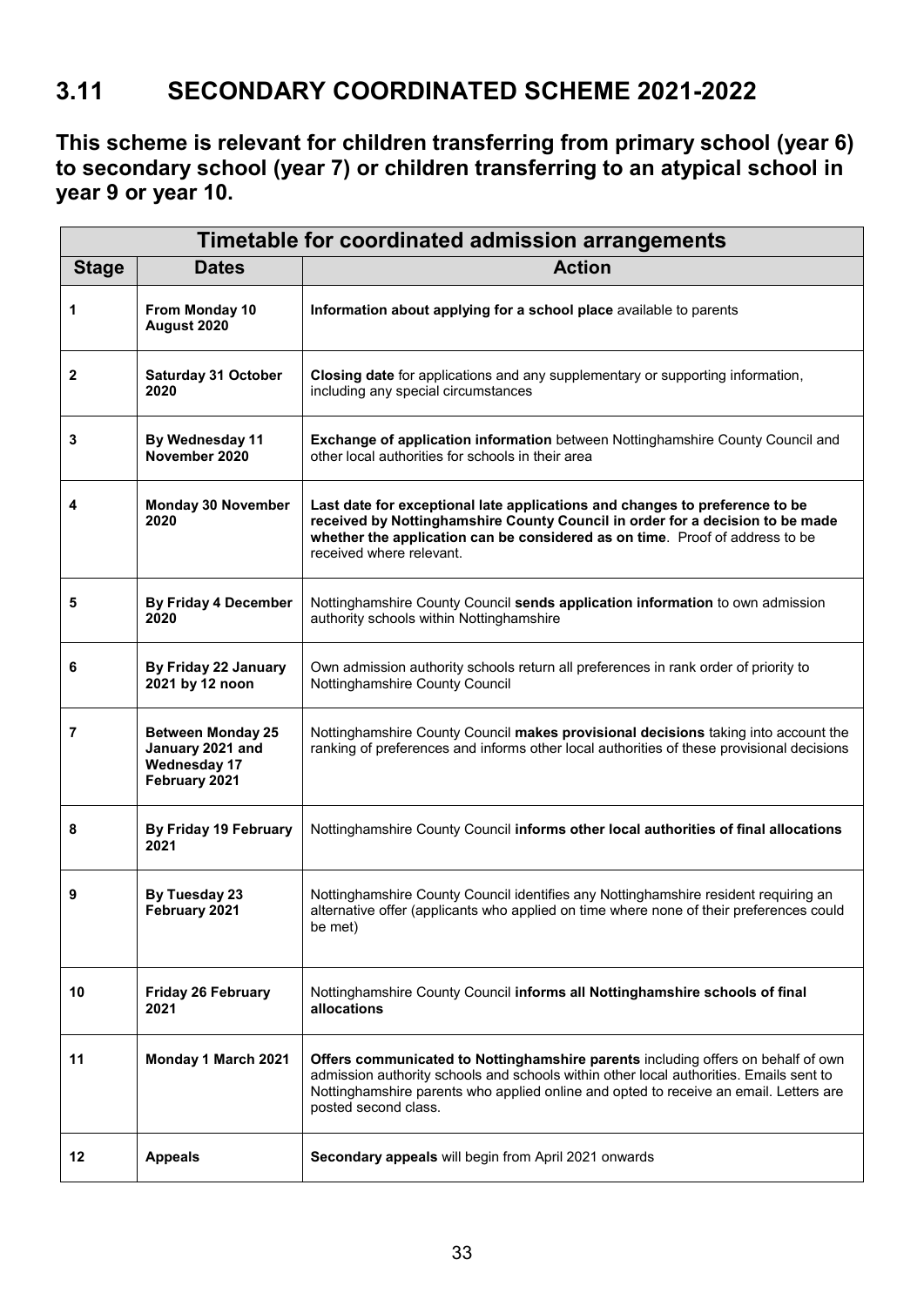# **Section 4 – how in-year applications are processed**

# **Nottinghamshire County Council has an in-year coordinated scheme for all community and voluntary controlled schools. Some own admission authorities have also joined this scheme.**

Applications for in-year admissions will be considered in relation to the PAN which applied when the year group was first admitted to the school, also considering infant class size restrictions. Generally, and unless a variation is agreed with the County Council, if places are available within the year group, the child will normally be admitted to the school.

#### **4.1 Introduction**

#### a. **What is an in-year application?**

An in-year application is for children requiring a school place during the school year, rather than at the usual transfer time to school (for example, starting primary school, moving to junior school, moving to secondary school or transferring to year 9/year 10 in a UTC or studio school).

The majority of in-year applications for school places in Nottinghamshire will be dealt with through normal in-year arrangements. However, some children in vulnerable groups may find it difficult to secure a school place. In these cases, applications may be referred to the Lead Officer for Fair Access under the Fair Access Protocol, available at [www.nottinghamshire.gov.uk](http://www.nottinghamshire.gov.uk/)

#### b. **Fair Access Protocol**

Nottinghamshire County Council's Fair Access Protocol (FAP) works in partnership with schools, parents and carers to ensure that children in vulnerable circumstances, including those at risk of exclusion, or those excluded from school, are allocated a school place as quickly as possible. Referral to fair access is made when a parent of an eligible child has not secured a school place under in-year admission procedures.

#### **4.2 Nottinghamshire's arrangements for in-year applications to Nottinghamshire schools**

- a. Nottinghamshire County Council has a well-established in-year scheme for applications for admission to Nottinghamshire community and voluntary controlled schools and some own admission authorities (OAA) have chosen to join this scheme. Details of the schools that have joined this scheme are available on the public website [www.nottinghamshire.gov.uk](http://www.nottinghamshire.gov.uk/)
- b. Applications for Nottinghamshire community and voluntary controlled schools as listed in Section 2 of this document, and schools that have joined the scheme, must be made to Nottinghamshire County Council.
- c. OAAs are able to manage their own applications directly without parents having to apply through a local authority. The School Admissions Code 2014 requires that OAAs must, on receipt of an in-year application, notify the local authority of both the application and its outcome, so that figures on the availability of places in the area can be kept up to date. The admission authority must also inform parents of their right to appeal against the refusal of a place.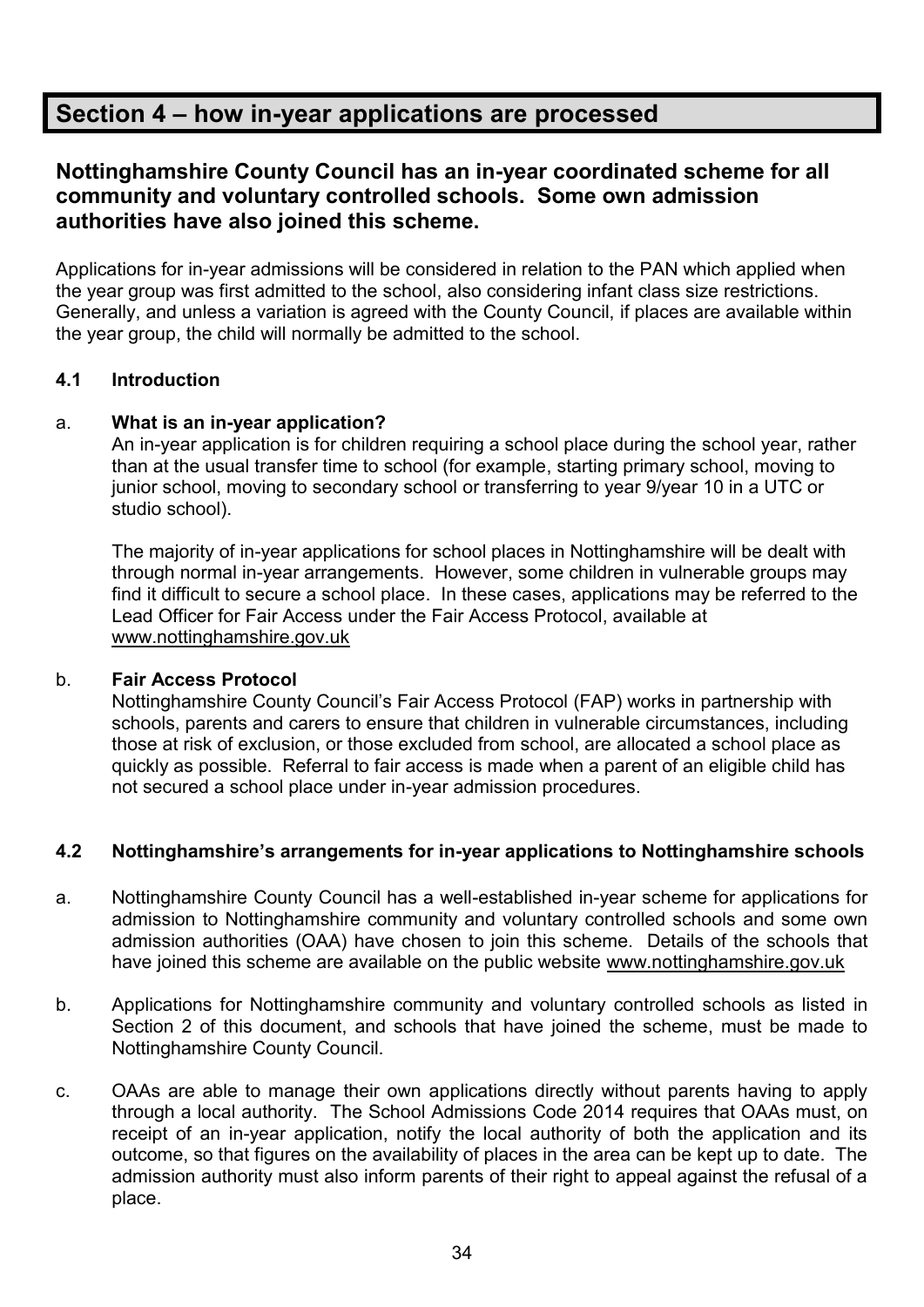- d. For schools outside of Nottinghamshire, parents should contact the relevant local authority. Contact details for neighbouring local authorities can be found in the *Admissions to schools: Guide for parents* available at [www.nottinghamshire.gov.uk](http://www.nottinghamshire.gov.uk/)
- e. Nottinghamshire County Council ensures that the processes for admitting children who have been allocated under in-year arrangements or through the Fair Access Protocol do not lead to unreasonable delay, particularly where a child is otherwise without a place.
- f. The governing body of a community or voluntary controlled school has no power to refuse to admit a child whose admission has been agreed by the local authority.
- g. Admission authorities cannot refuse to admit a child with challenging behaviour where places are available. Governing bodies can refer applications to the local authority for consideration under the provisions of the Fair Access Protocol. Schools should not request information about a child's history of behaviour unless an application meets fair access protocol requirements.
- h. Nottinghamshire County Council may also share information with neighbouring authorities about applicants who live in that local authority area and who apply for a place in one of the schools participating in the scheme. Our neighbouring authorities are Derbyshire, Doncaster, Leicestershire, Lincolnshire, North Lincolnshire, Nottingham City and Rotherham.

#### **4.3 Applying for a place in a Nottinghamshire school**

- a. Parents can make applications up to six weeks, or during the preceding school half term, before the date when they would like their child to start at the preferred school. School places cannot be reserved and places are allocated in line with this scheme.
- b. Parents can state up to four preferences on an application for any of the schools participating in the scheme. We recommend that parents use all four preferences, listing them in order starting with the one they would most like their child to attend. Nottinghamshire County Council will not reveal the order of preferences to schools. Applications can be made online, by telephone or by completing an application form. A maximum of 4 preferences can be processed at any one time and parents must wait for the outcome for these preferences before making further changes.
- c. Parents applying for academy, foundation, free, studio, trust, voluntary aided or voluntary controlled schools should check whether any additional supporting information is required. This may be written evidence from a minister to demonstrate commitment to religion. This information enables the admission authority to apply admission oversubscription criteria correctly.
- d. Details of oversubscription criteria for Nottinghamshire schools are available on our website [www.nottinghamshire.gov.uk](http://www.nottinghamshire.gov.uk/)
- e. Applying for a place in year 10 or year 11 Performance and level of achievement/attainment are adversely affected each time a child experiences a transfer to a new school. Avoidable and unnecessary changes should be carefully considered and parents need to be aware of the consequence of moving schools in key groups such as year 10 and year 11.

It may be difficult to find schools that can offer the same courses as the previous school. However, schools are not able to refuse to admit children because they followed a different curriculum at their previous school.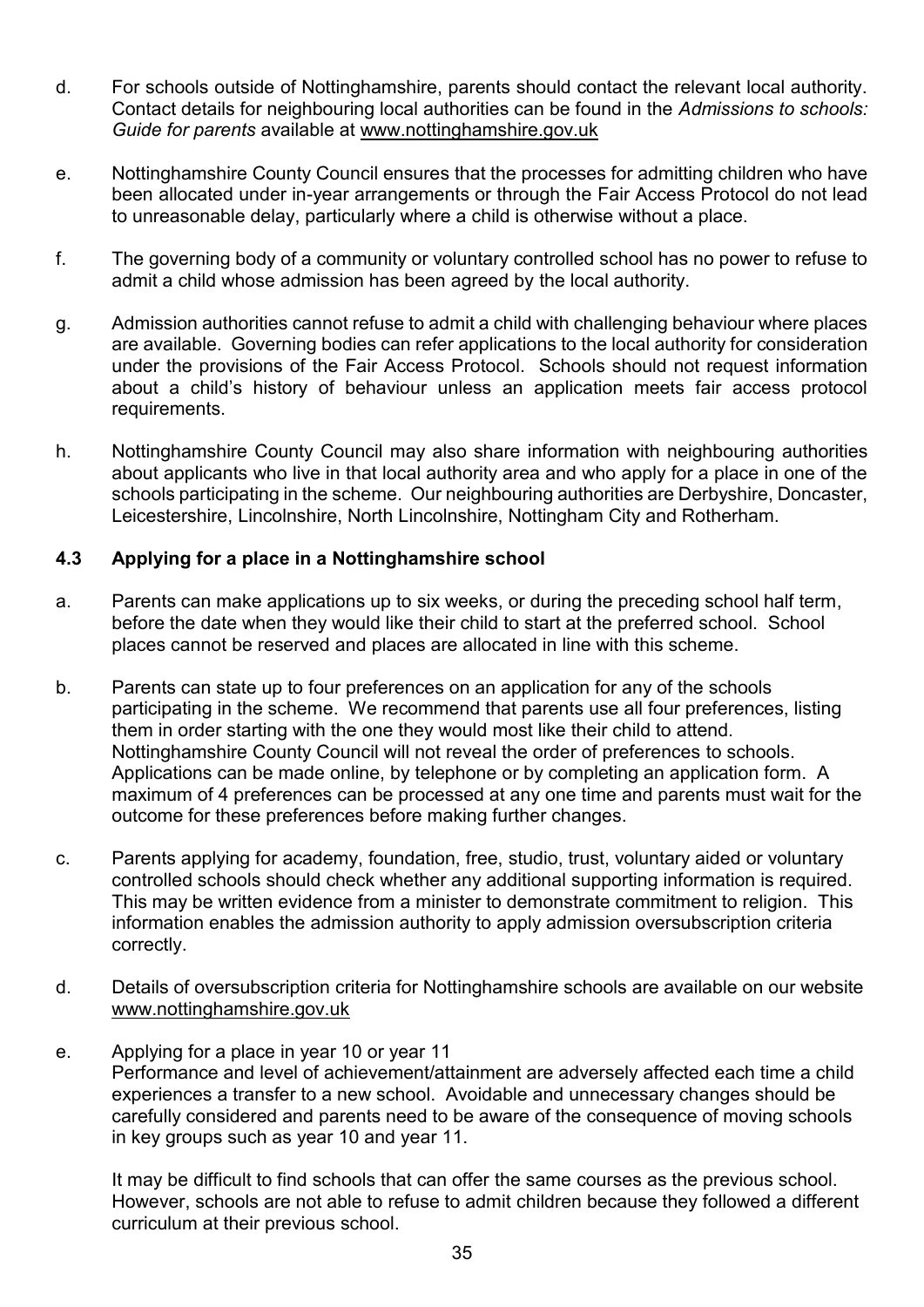#### **4.4 Timeline for in-year applications**

a. Applications for school places are considered without delay to ensure that every child of school age is allocated a school place.

| <b>Timeline</b><br>(working days) | <b>Nottinghamshire County Council's in-year scheme</b>                                                                                                                                                                                                              |
|-----------------------------------|---------------------------------------------------------------------------------------------------------------------------------------------------------------------------------------------------------------------------------------------------------------------|
| Day $0-5$                         | There are weekly admission rounds with a cut-off point of 5pm on<br>Wednesdays. Any application received after 5pm will be included in the<br>following week's admission round. Details of applications will be sent to OAA<br>schools participating in the scheme. |
| Day $0 - 10$                      | OAAs are requested to notify the County Council of their decision.                                                                                                                                                                                                  |
| Day 10                            | For parents who have applied online notification of the outcome of their<br>preferences will be made available online.<br>For all other applications notification of the outcome of the application will be<br>sent second class post.                              |
| Day 11                            | If a place cannot be identified or there is a delay in getting a response, the<br>application will be referred to fair access.                                                                                                                                      |

- b. Admissions will normally be agreed up to the published admission number which applied for the normal year of intake. If there are more applications than places available, the oversubscription criteria will be used to determine which places will be offered. If an application is refused at any school which is listed higher than the one offered, parents are given the right to appeal.
- c. Nottinghamshire County Council will then identify all those preferences that can be met. When a place can be offered at more than one of the schools listed on an application, the County Council will write to offer a place at the highest preferred school where a place is available.
- d. Nottinghamshire County Council will communicate the decision:
	- for parents who have applied online, notification of the outcome of their preferences will be made available online
	- for all other applications, notification of the outcome of the application will be sent second class post.
- e. Some admission authorities may withdraw a place where parents do not accept the offer within fourteen days. Parents are advised not to decline any offer of a school place until an alternative allocation has been made.